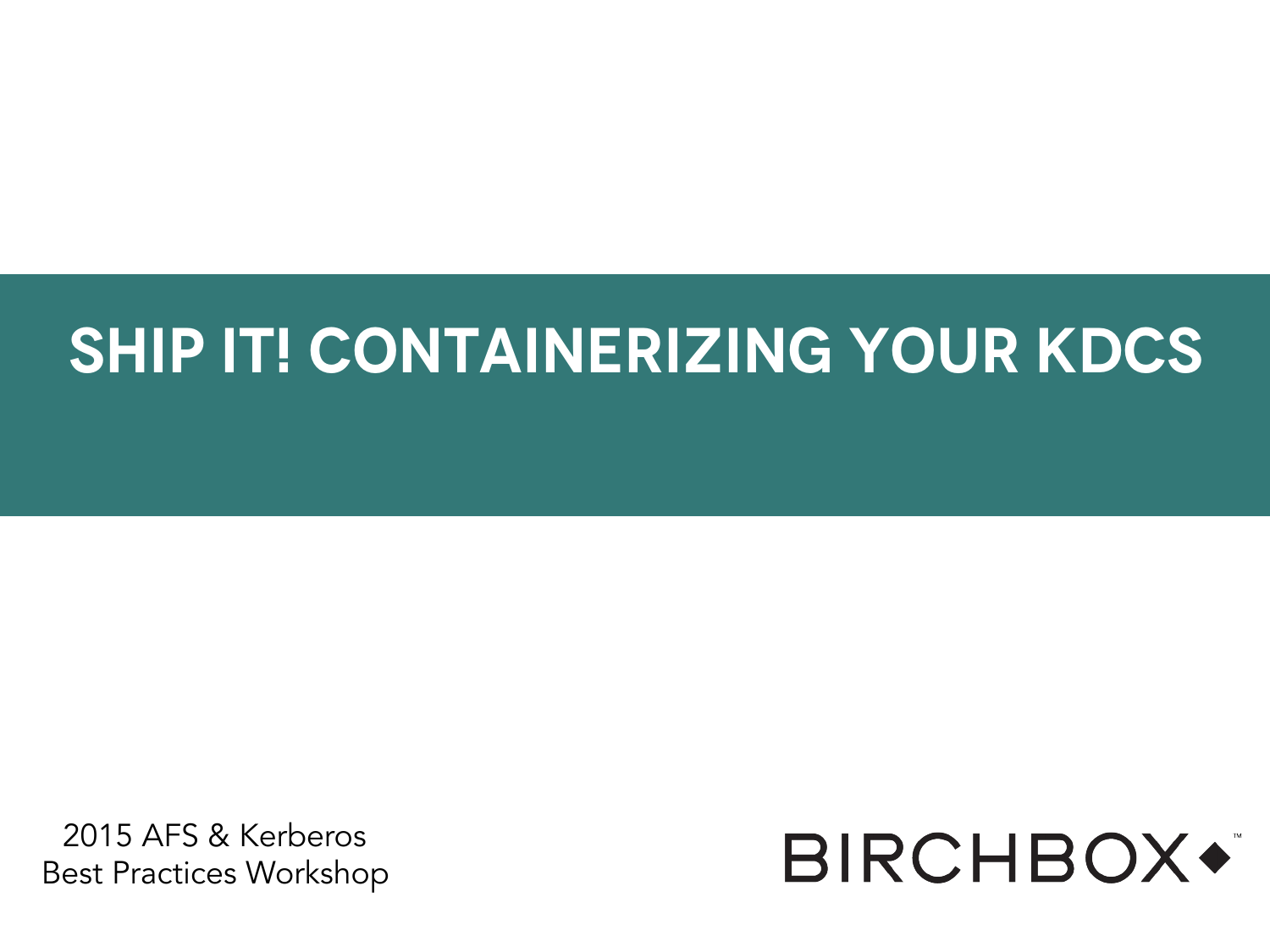**Systems Engineer with Birchbox**  $\bullet$ Thomas Kula  $\bullet$  Systems Engineer with Birchbox  $\triangle$   $\blacksquare$  @thomaskula  $\triangle$  **O** @etc\_kula ugithub.com/{bbox-,}kula

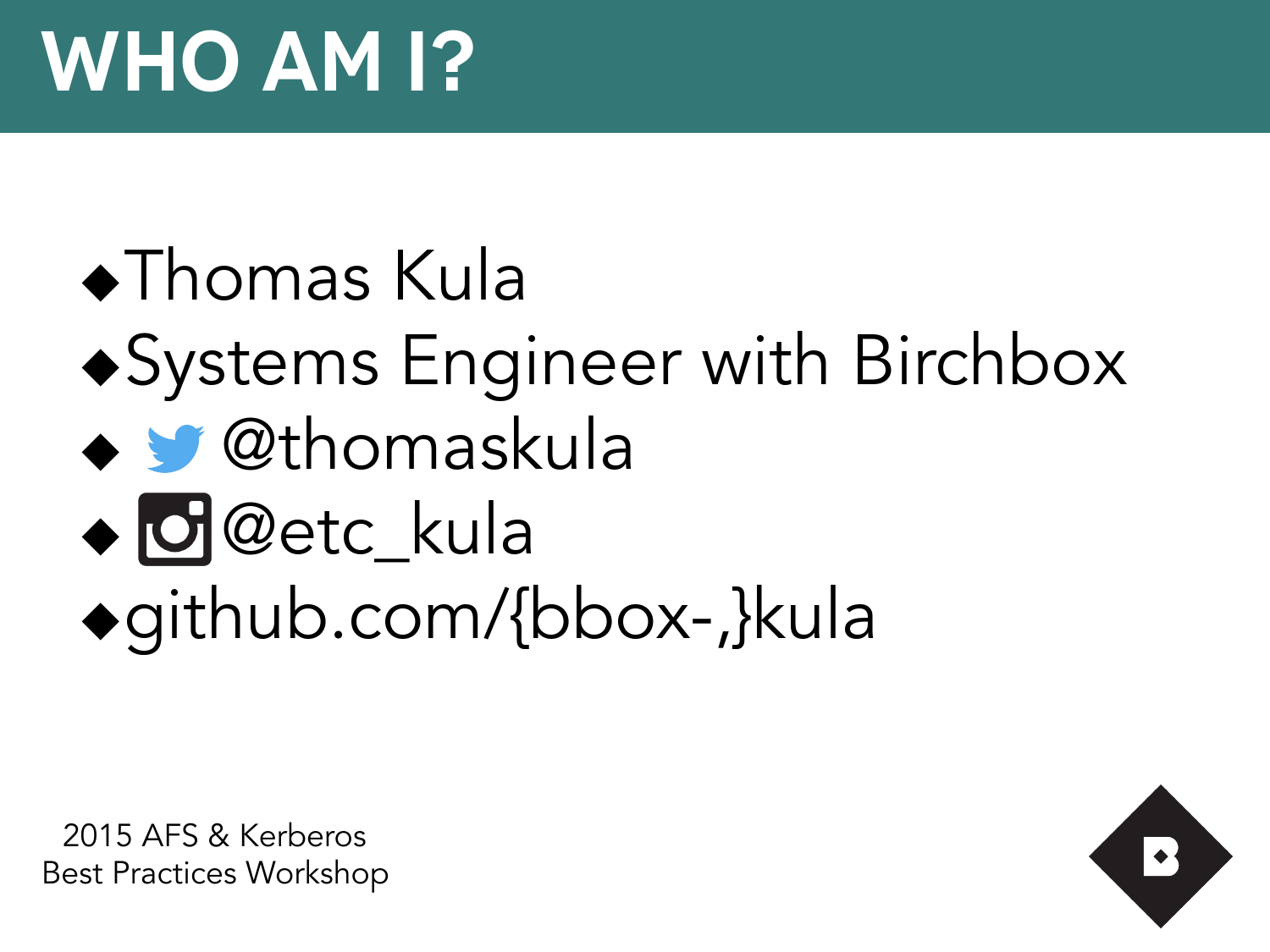## **What is birchbox?**

Consumers **shop** for beauty and grooming A leading retailer **changing** the way consumers **shop** for beauty and grooming products, offering try through our monthly sample subscription boxes and buy through our online, physical and pop-up stores

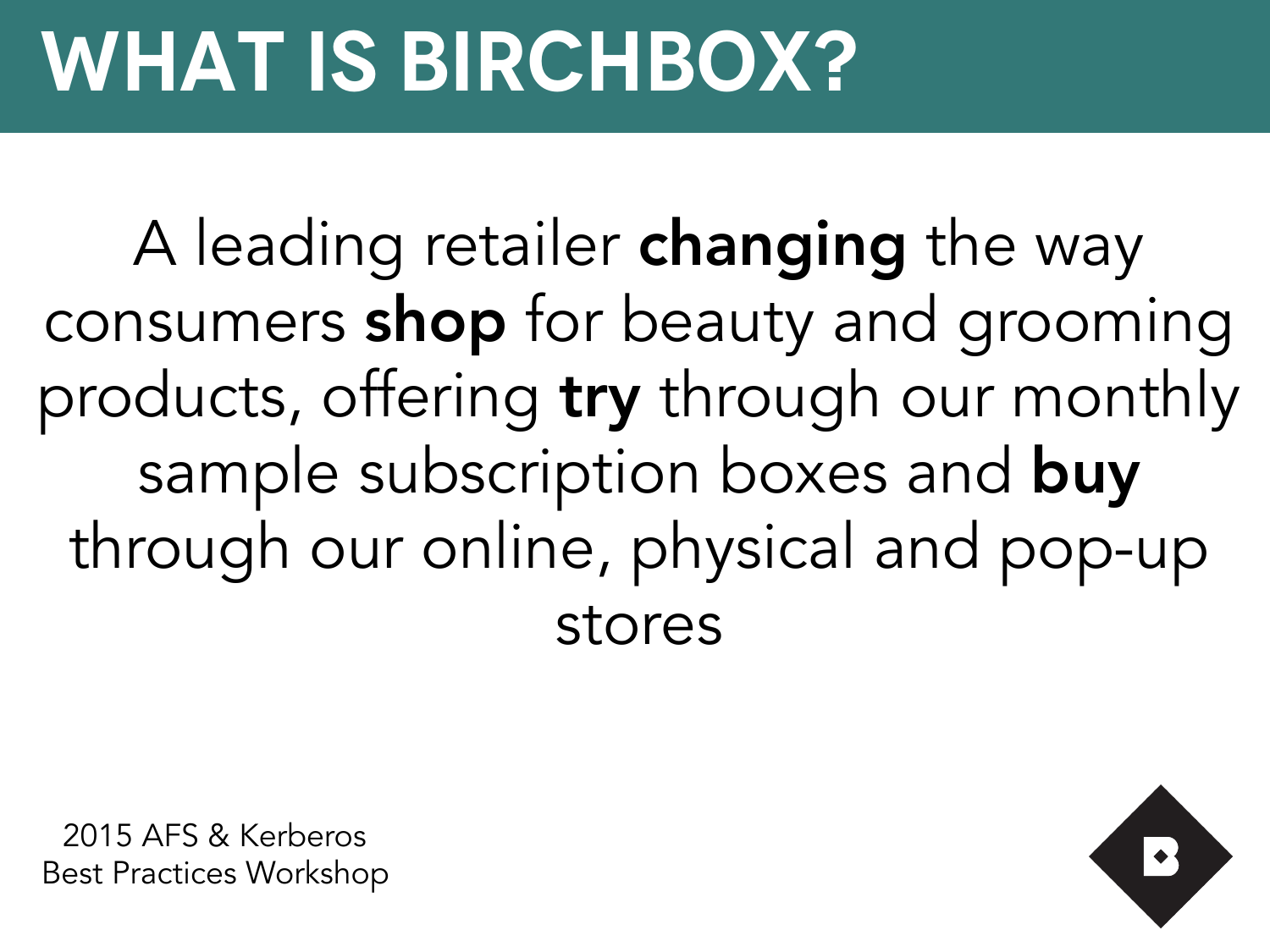### **What is birchbox?**

# Code Well Groomed

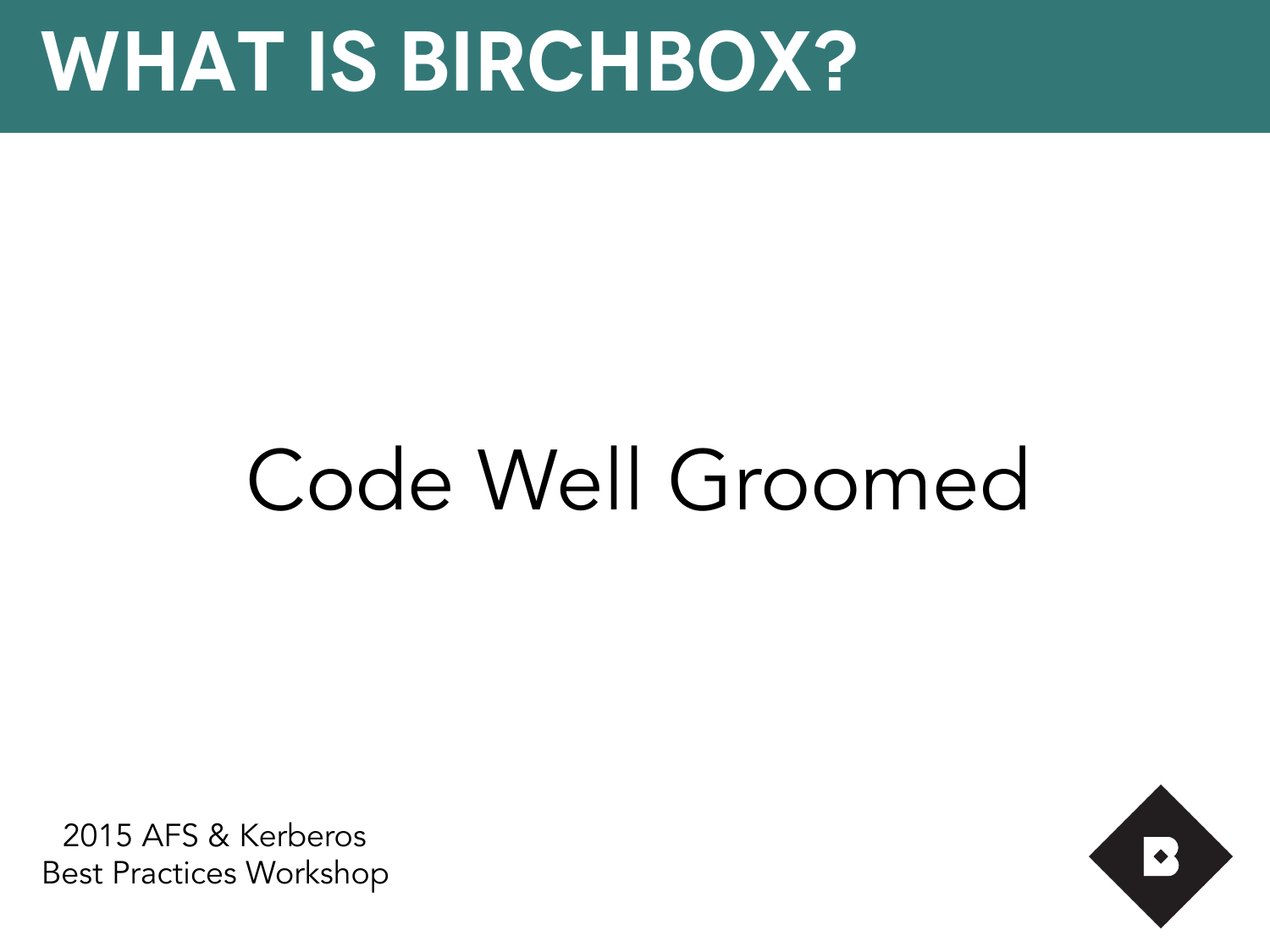# **Why am I here?**

 $\triangleleft$ l like Kerberos  $\blacklozenge$ Using since 2001  $\blacklozenge$ Managing since 2005 When hired at a company looking for a good IDM solution, I said "I know what you need…"

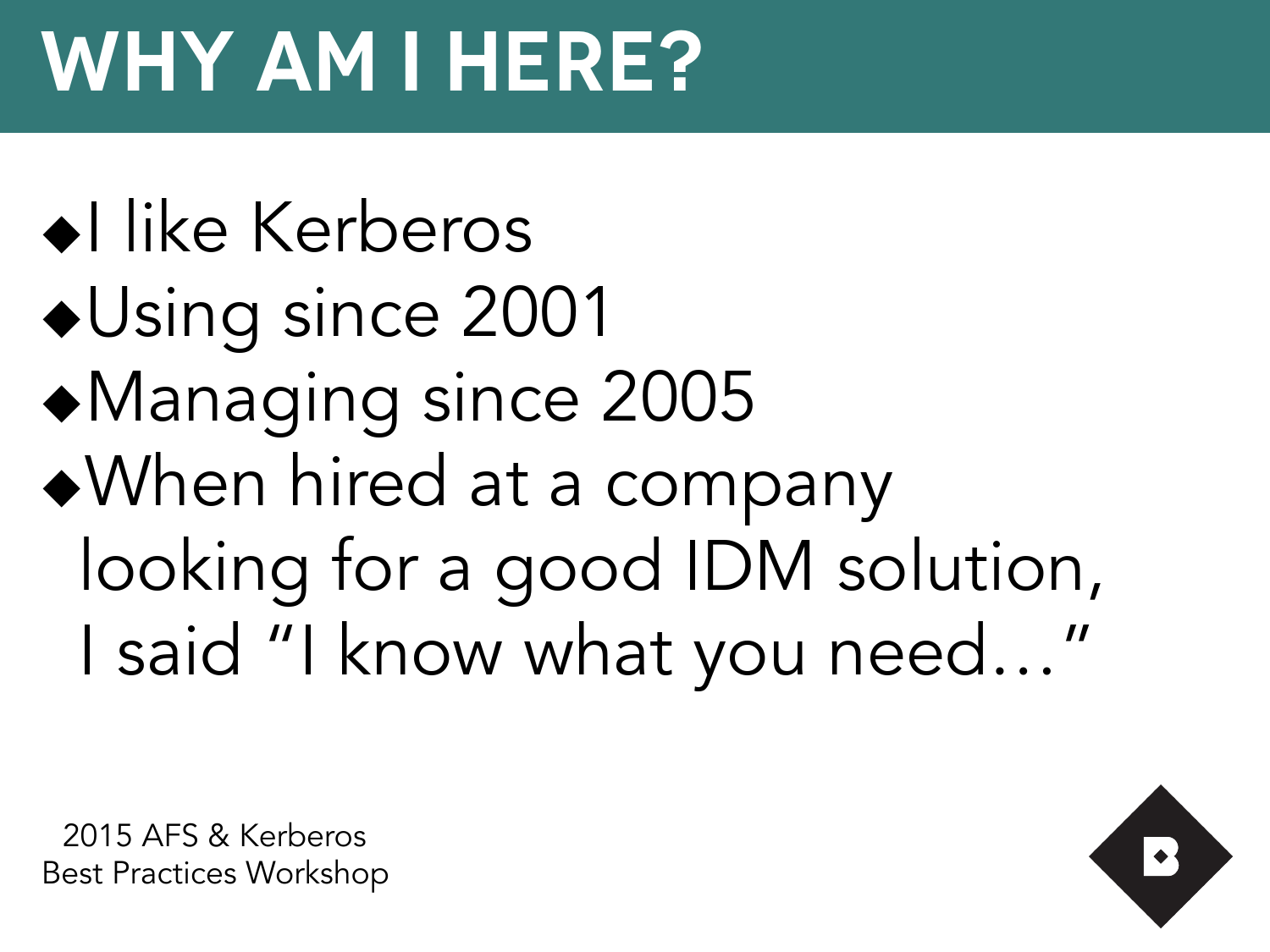## **So, containers…**

Are you talking about containers because your company sends hundreds of thousands of boxes each month?

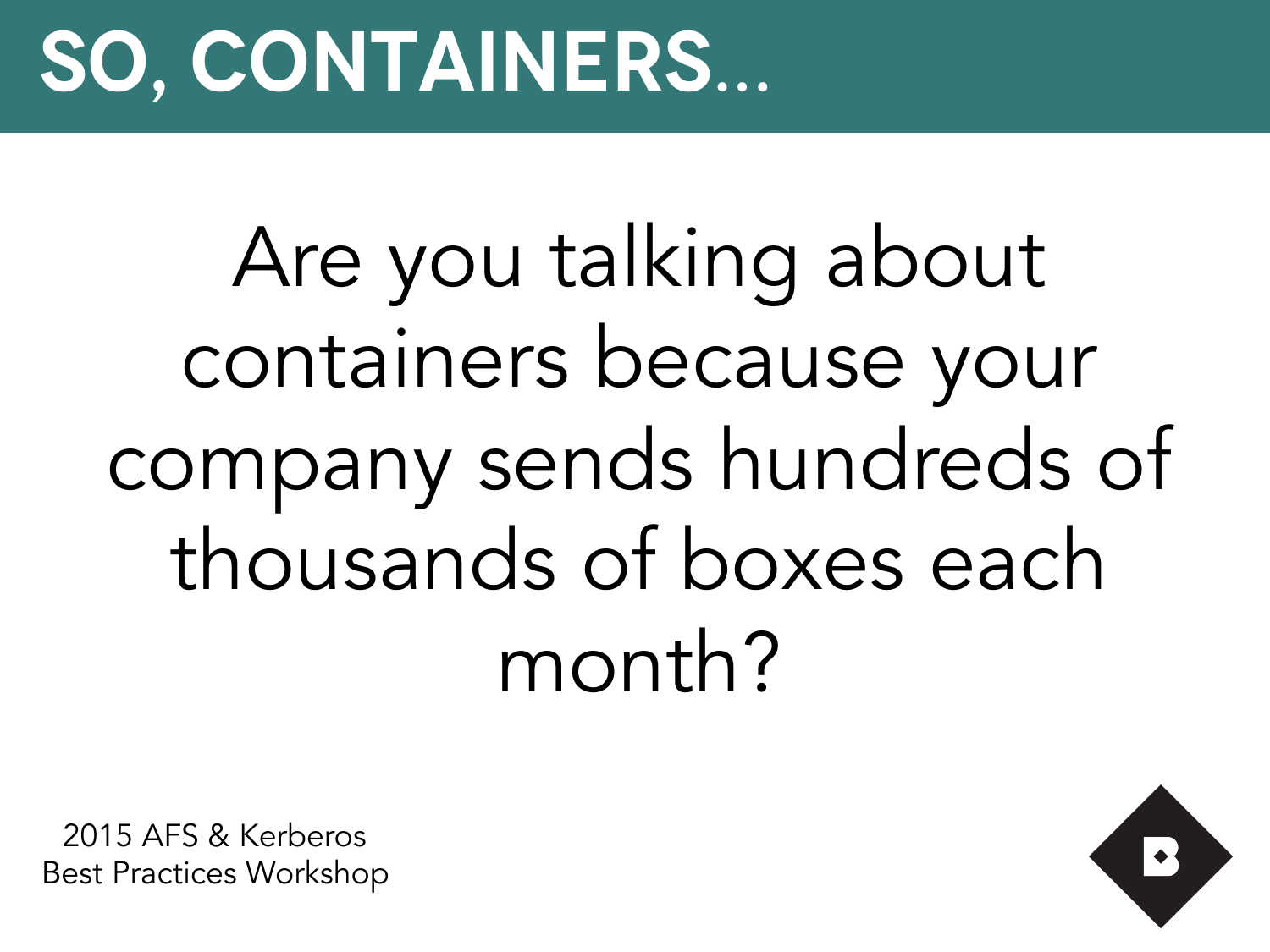### $\blacklozenge$  Really nothing more than namespaces <sup>u</sup>Much like chroot turns /some/path into / for a process

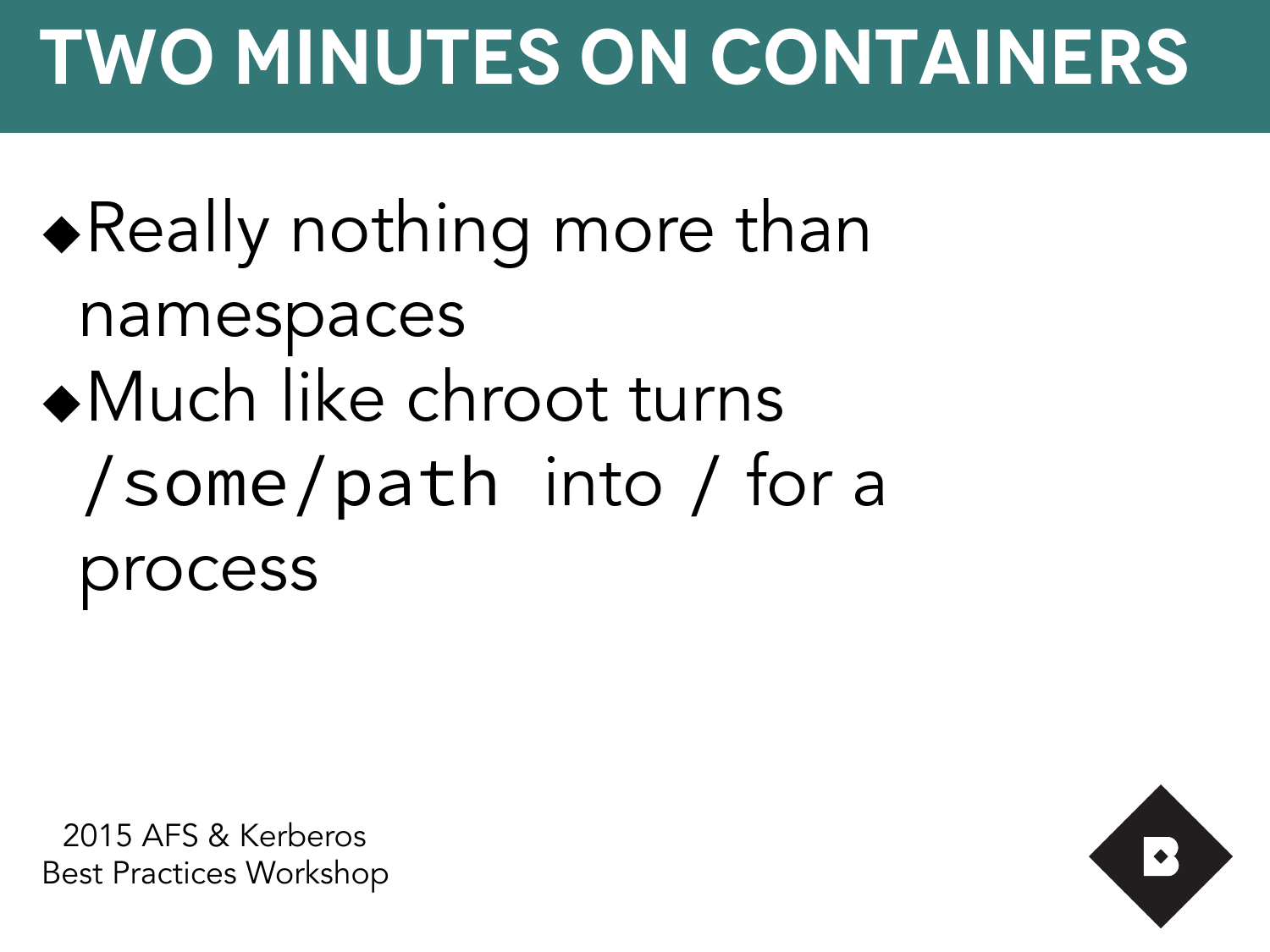$\bullet$  Support for this has been in the Linux kernel for a long time ◆ Extend the idea to PIDs, {U,G} IDs, network namespaces, etc.  $\blacklozenge$  Not really a new idea • Other OSes have similar ideas

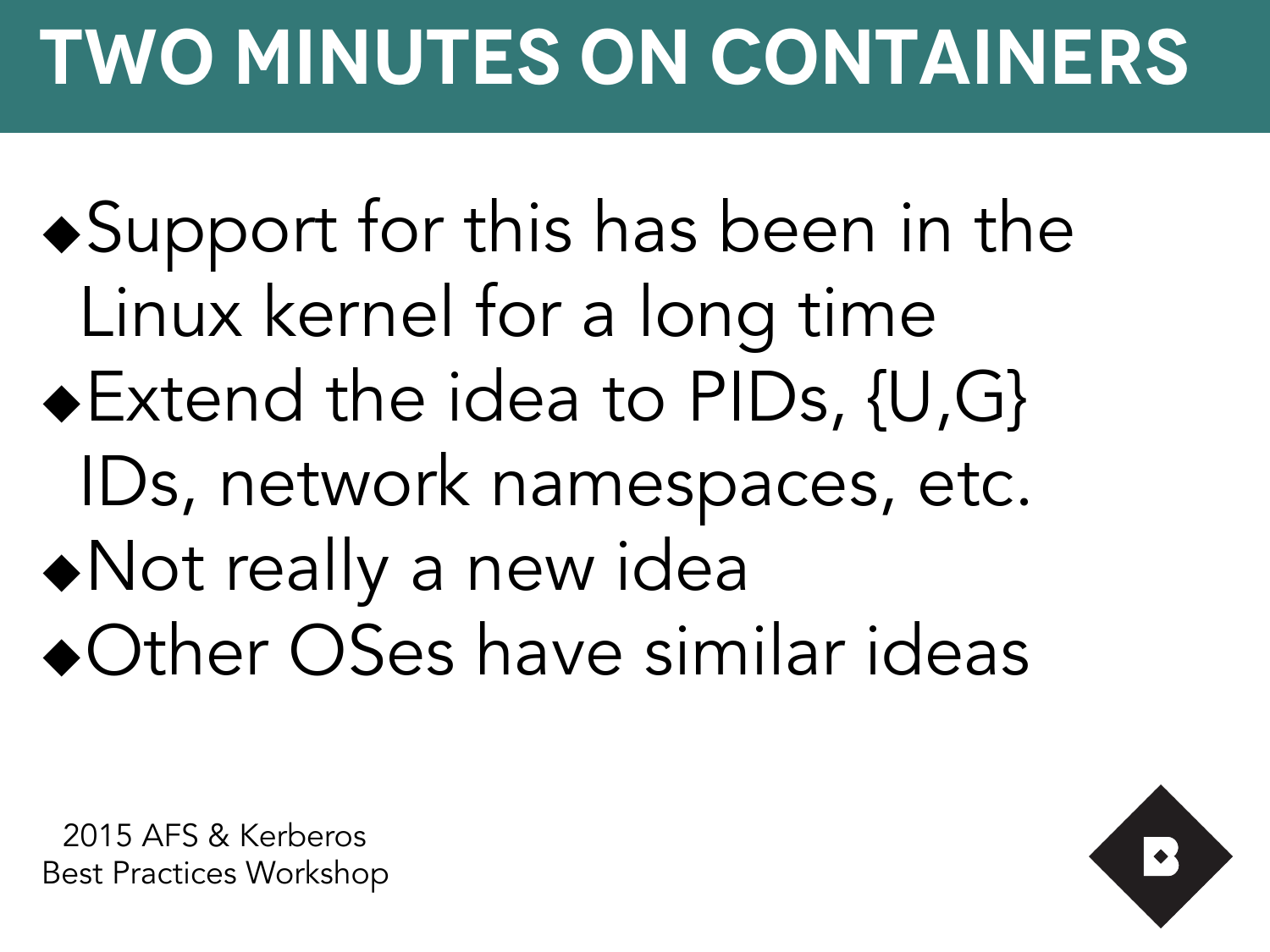#### ◆ Allows you to run a process  $\bullet$ That thinks it is PID 1  $\blacklozenge$  Has its own network space «Distinguished / hierarchy  $\blacklozenge$  The host OS translates that

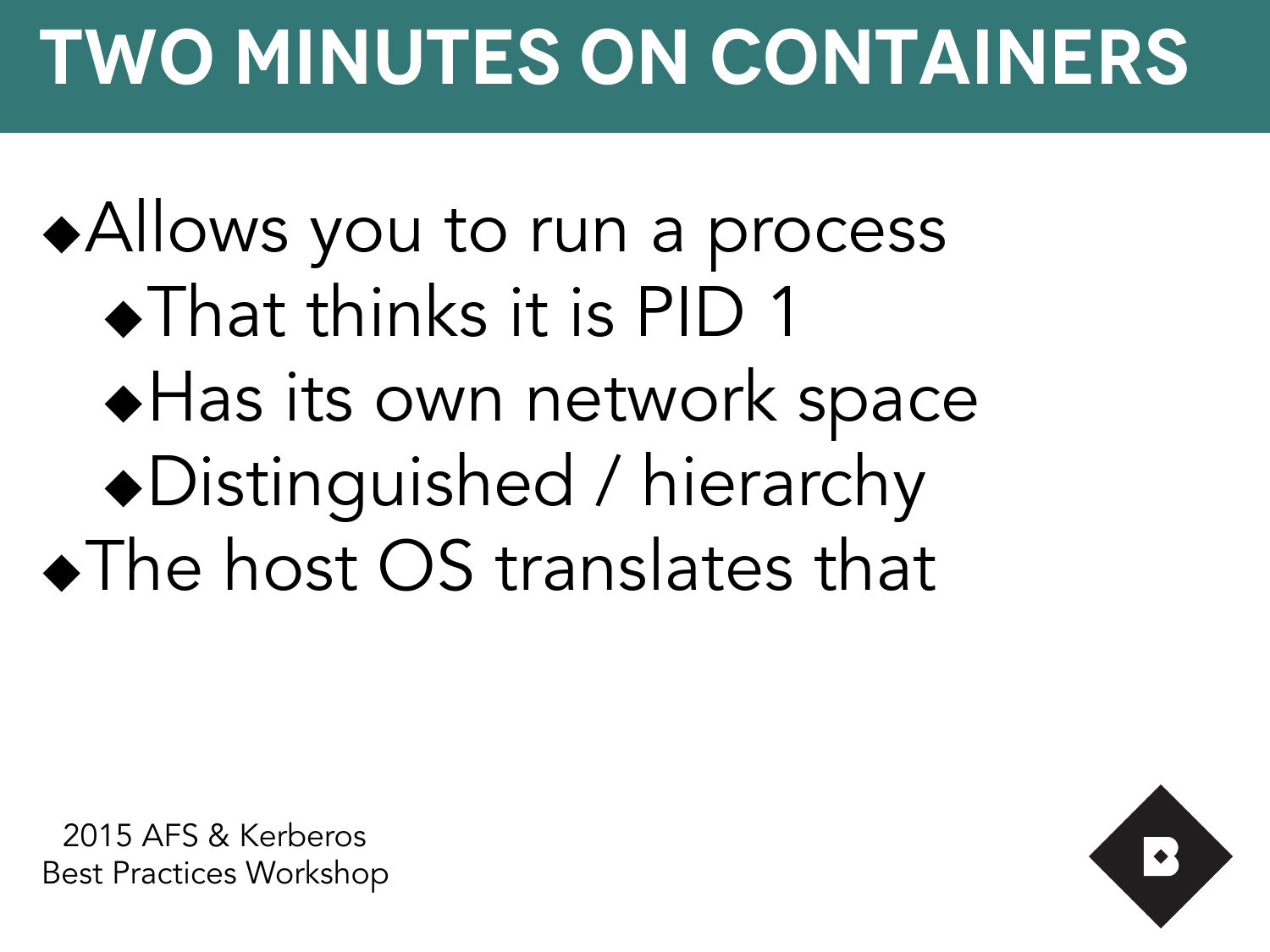

2015 AFS & Kerberos Best Practices Workshop  $\triangle$  Thinking of it as "process virtualization" isn't too far off….



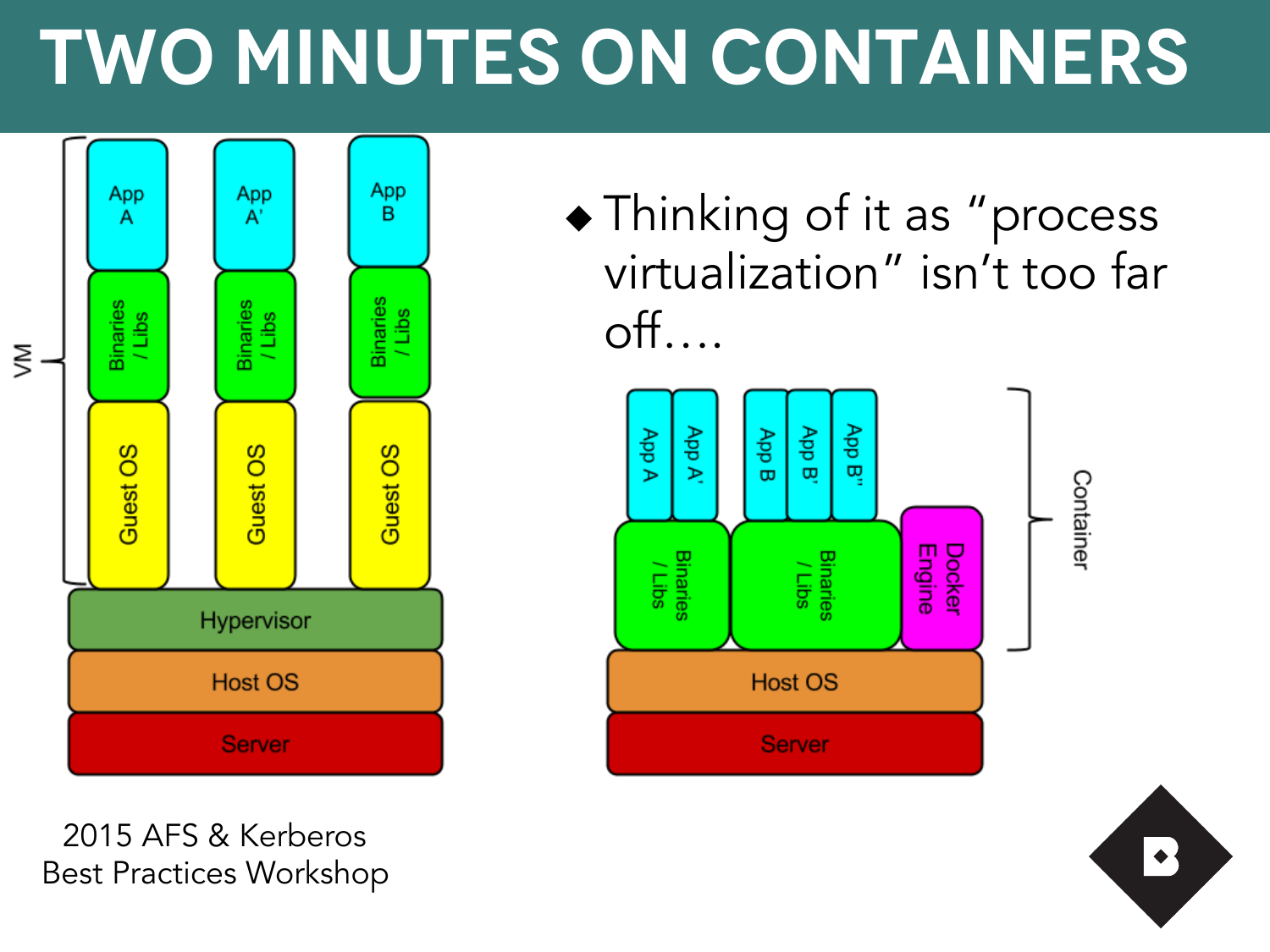#### **Docker**

#### «Namespaces are an old idea  $\bullet$  But in the past few years, Docker has become the dominant namespace solution for Linux

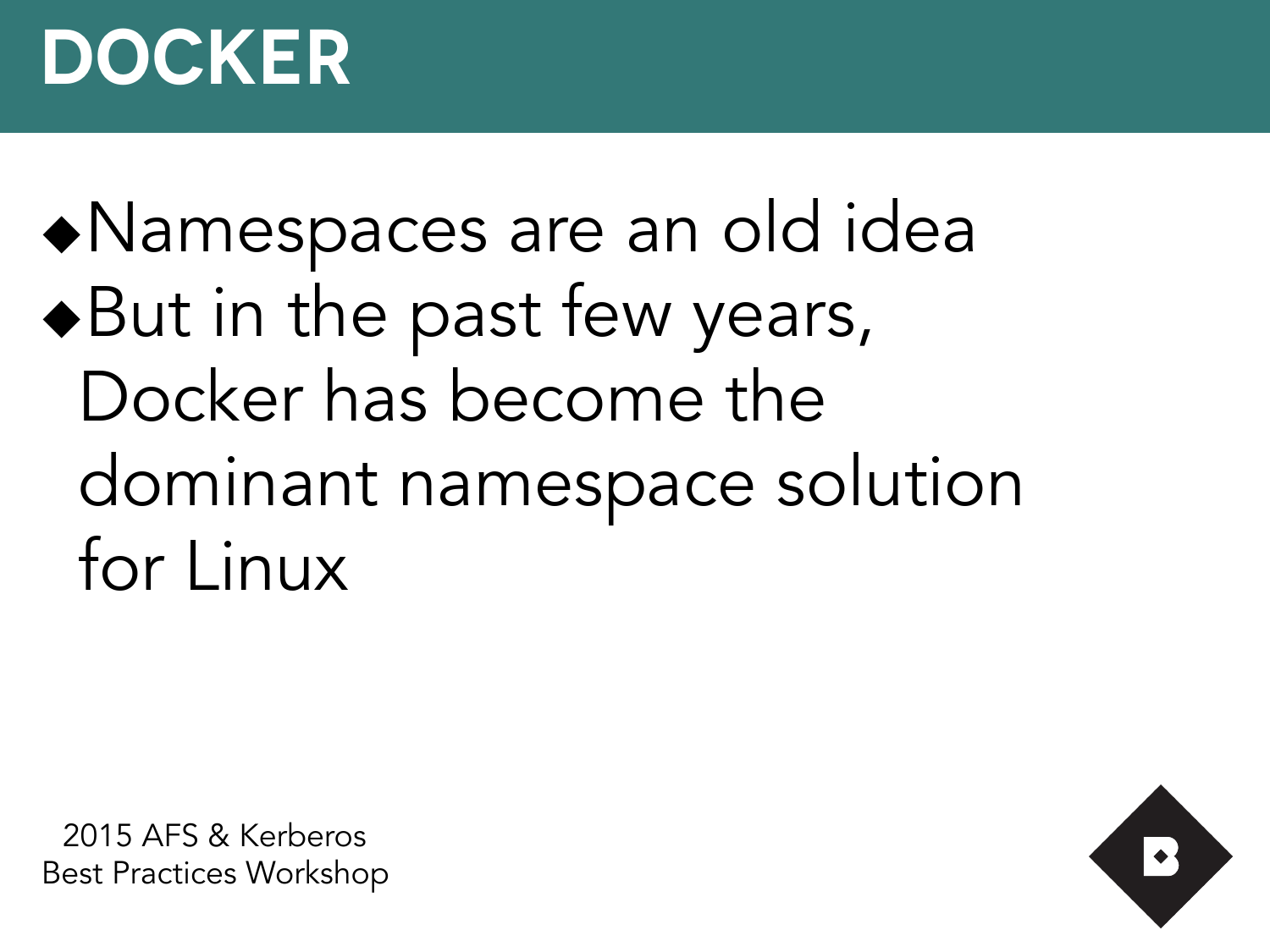#### **Docker**

◆Simply tooling, conventions and infrastructure built on top of existing namespace support  $\bullet$  Everything you do in Docker you can do natively  $\bullet$ If you put enough effort into it

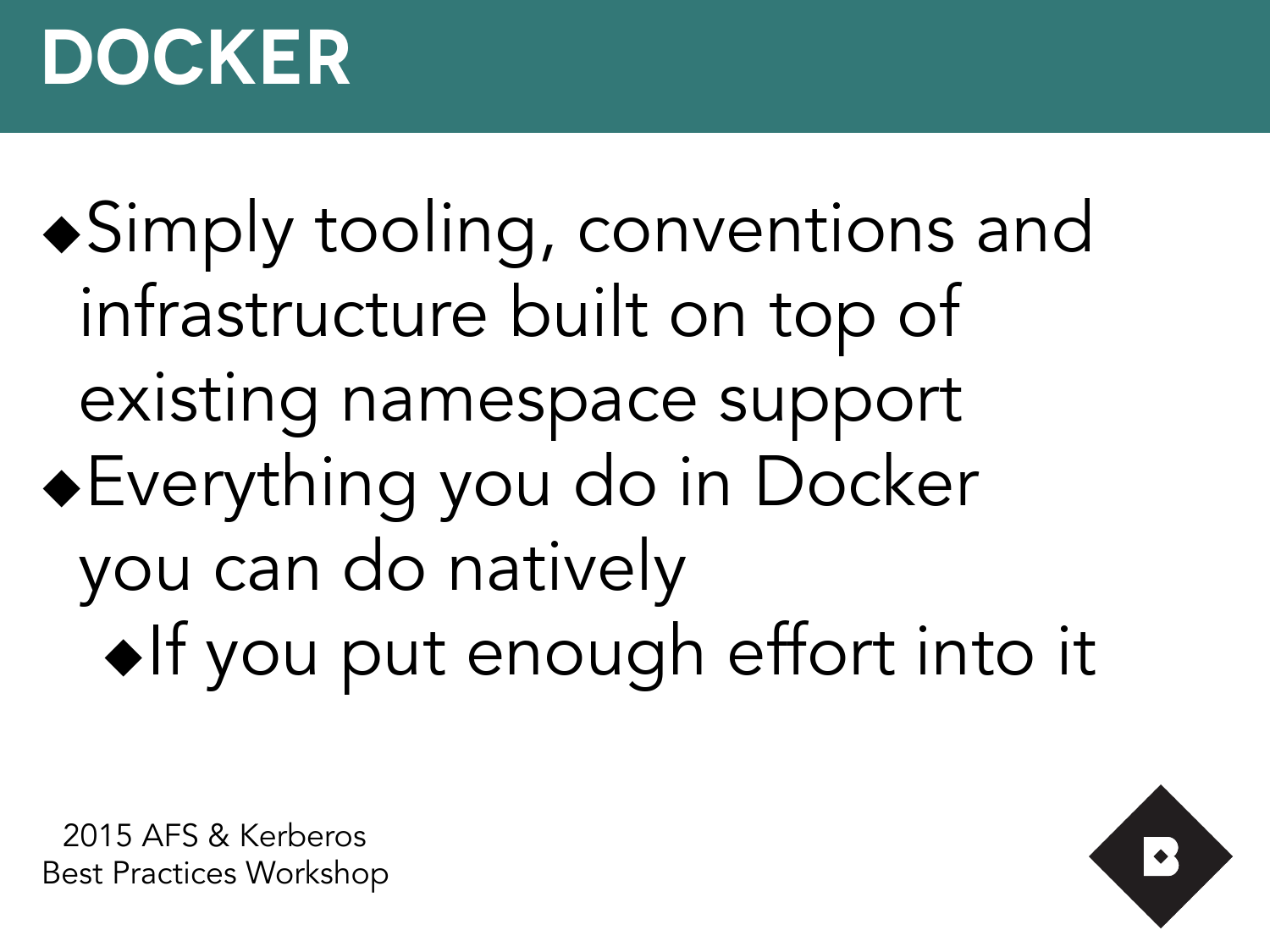#### **Docker**

#### • Made it easy to

- «Build a container image
- $\bullet$ Distribute it
- $\blacklozenge$ Run an application with mapped resources
- $\blacklozenge$ Run it isolated from anything outside of the container

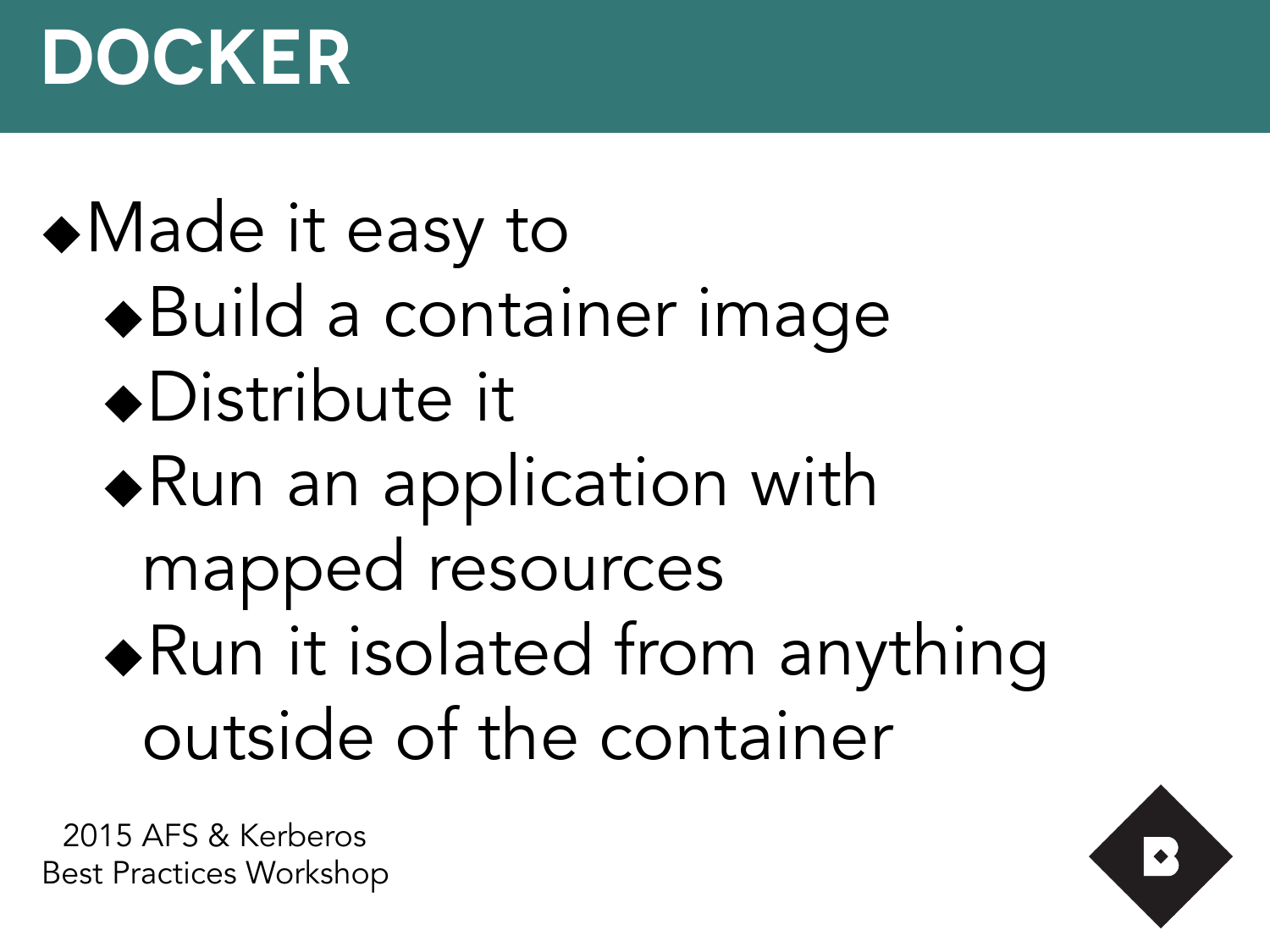### **Docker and KDCs**

#### $\bullet$  Some of the conventions in the Docker world don't mesh well with the Kerberos

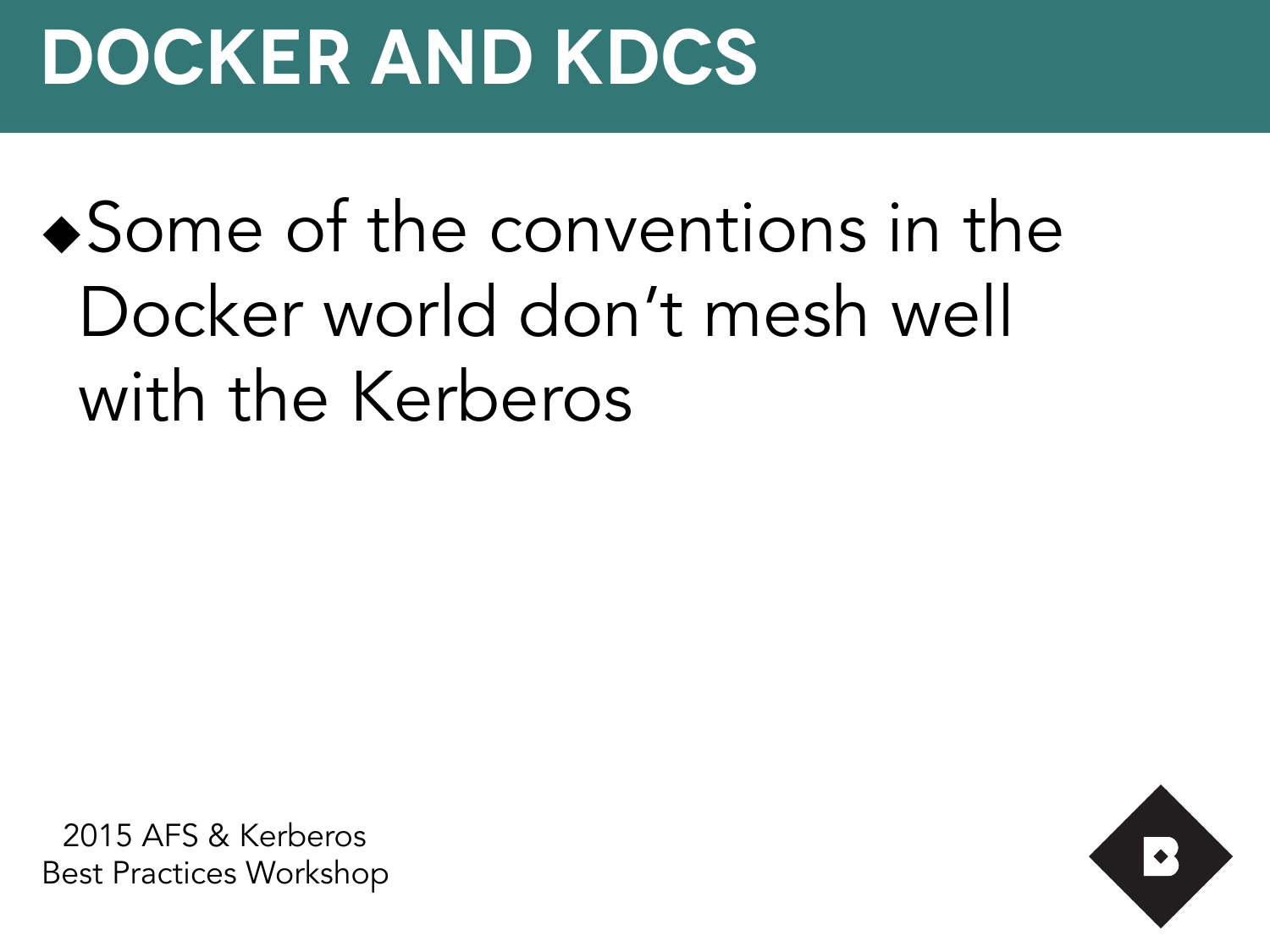## **The Docker Mindset**

- $\triangle$ Run an arbitrary number of instances
- **. They come and go at will Get The Set of Setures and Setures** announce yourself via some sort of service discovery



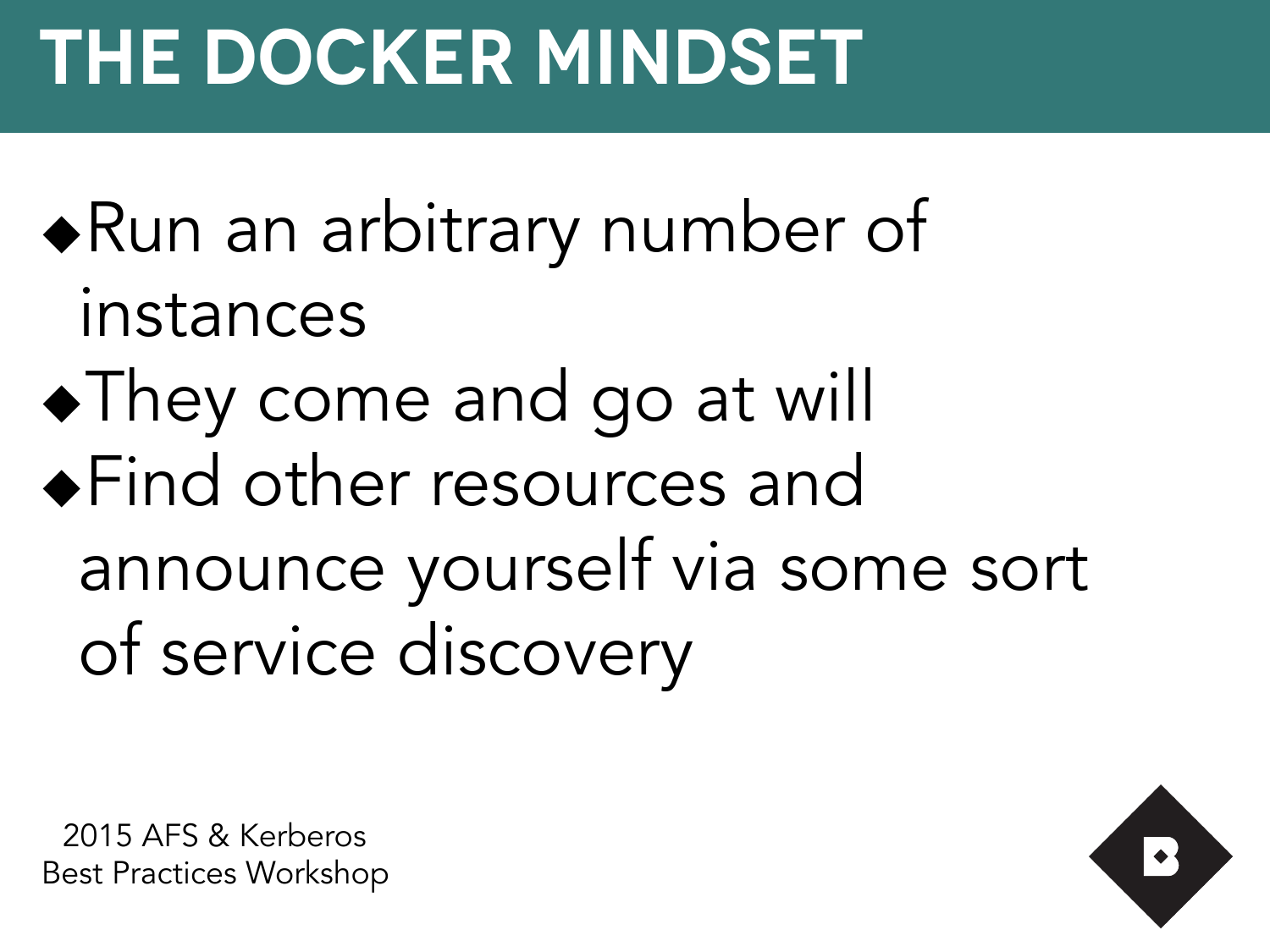## **The Docker Mindset**

 $\bullet$  This works well for applications and systems designed around this mindset

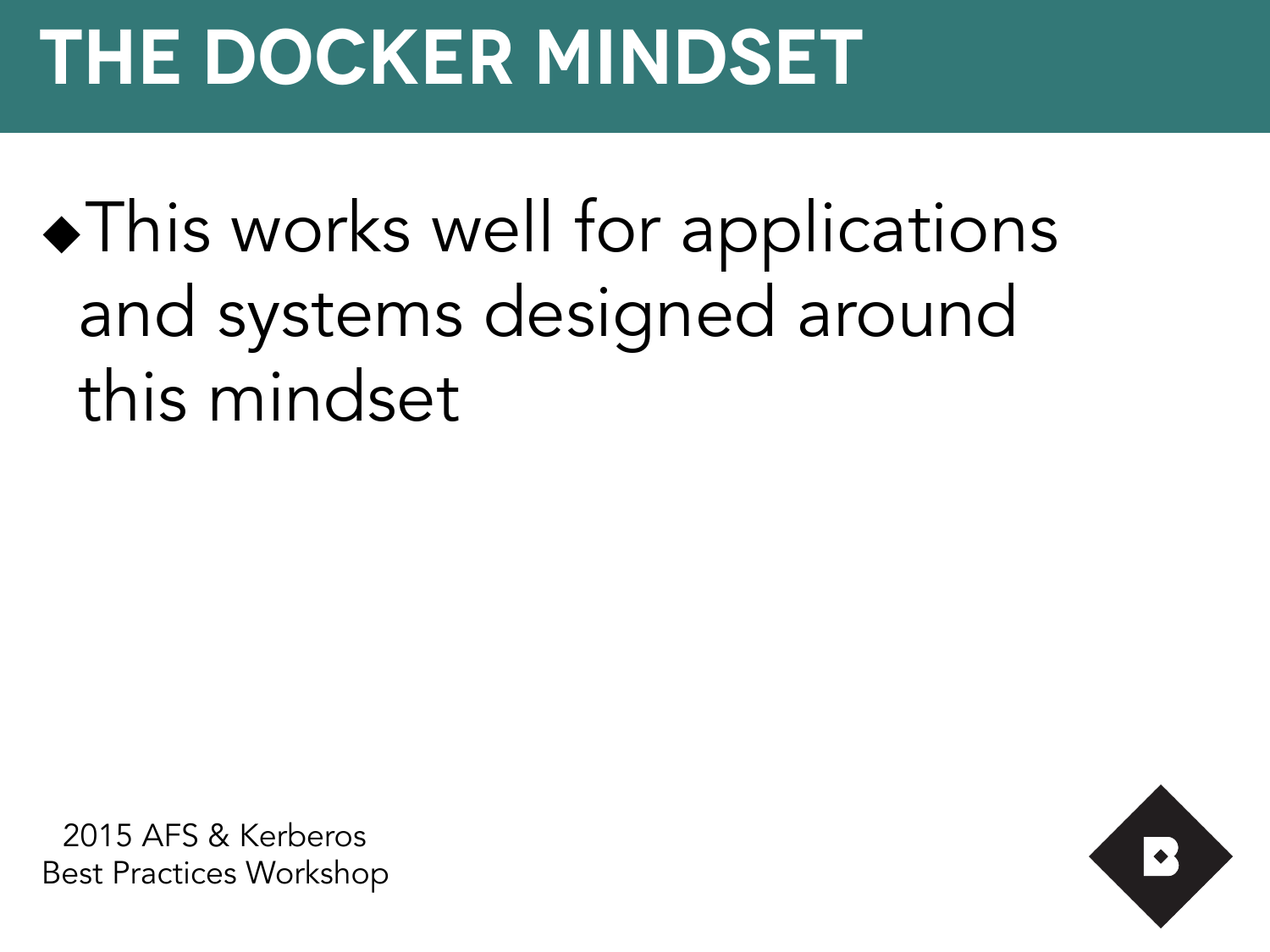### **The Kerberos Mindset**

• There are a small number of Kerberos servers  $\blacklozenge$ They rarely change • They rarely move  $\blacklozenge$ They are

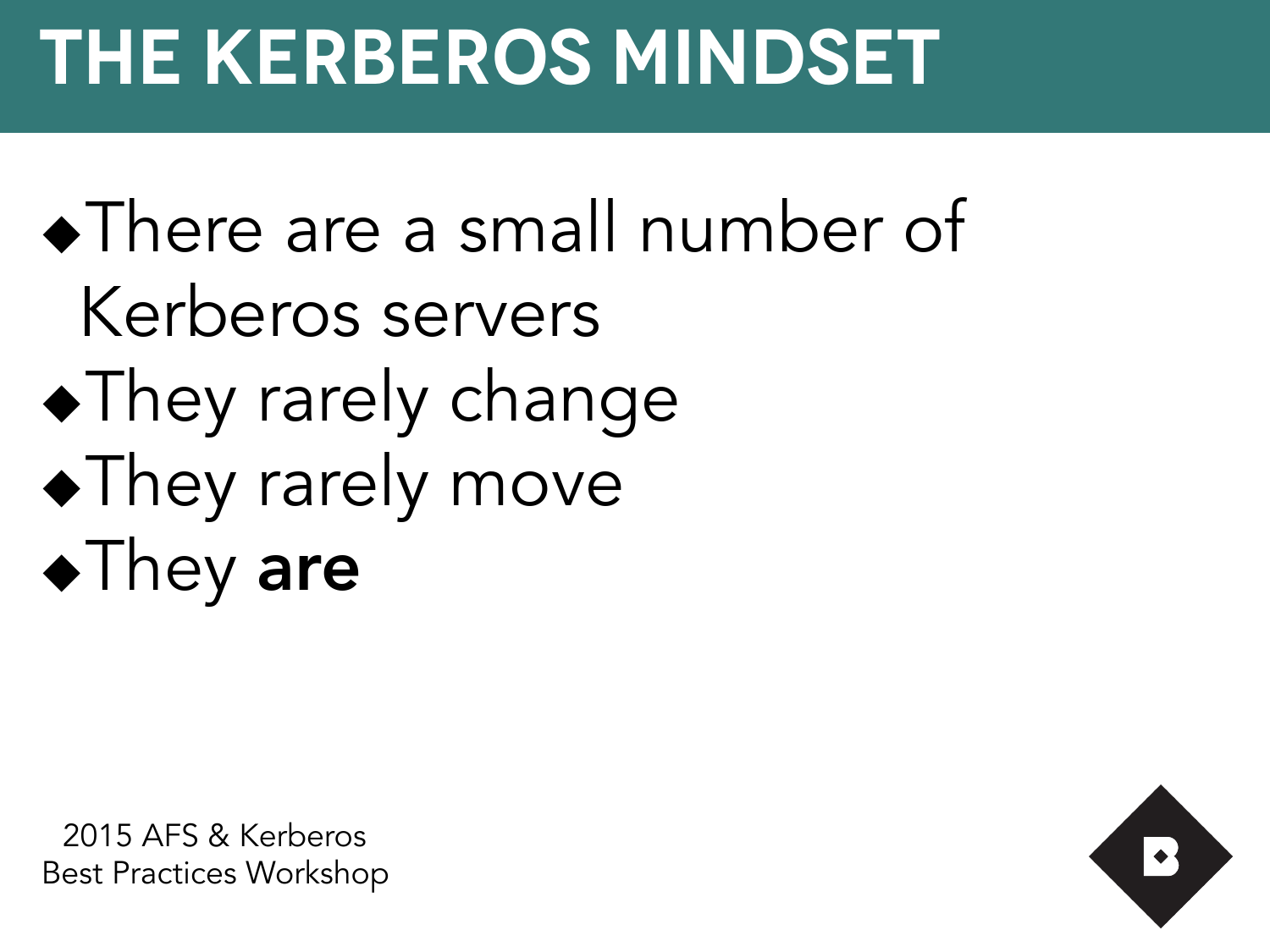$\blacklozenge$ These are not insurmountable differences

- ◆ You probably won't be running your KDCs in a full Docker mindset
- $\blacklozenge$  But many of the tools have value

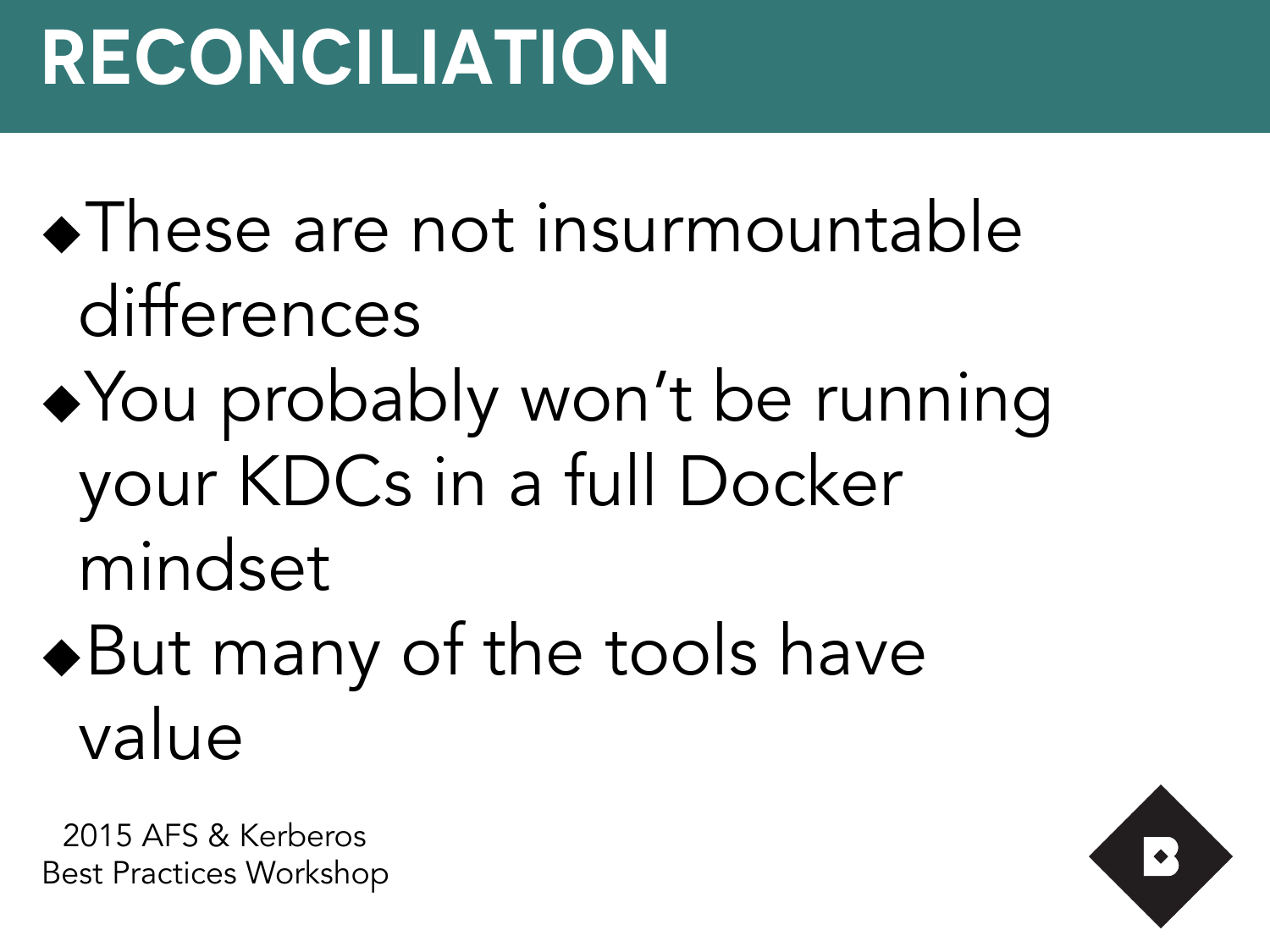#### • Mostly because someone is bound to ask "Can you run your KDC in a container?"

- <sup>u</sup>We're shifting to containers pretty heavily ◆ Some of the tools/techniques
	- are useful

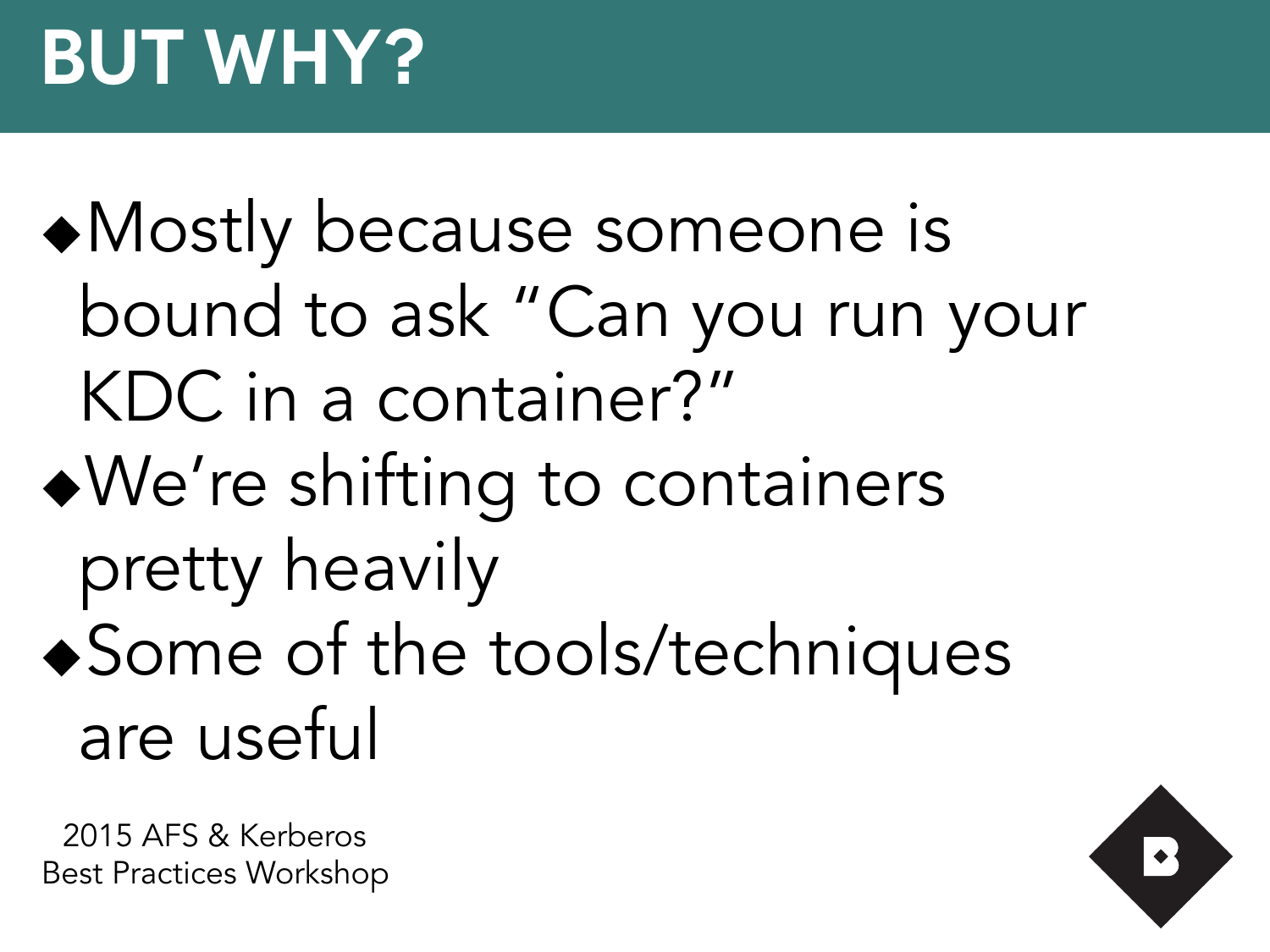#### **A Concrete Example**

◆Spinning up a test realm **\*Using Docker Compose**  $\bullet$  Define a set of containers to run as a unit • Define links between them

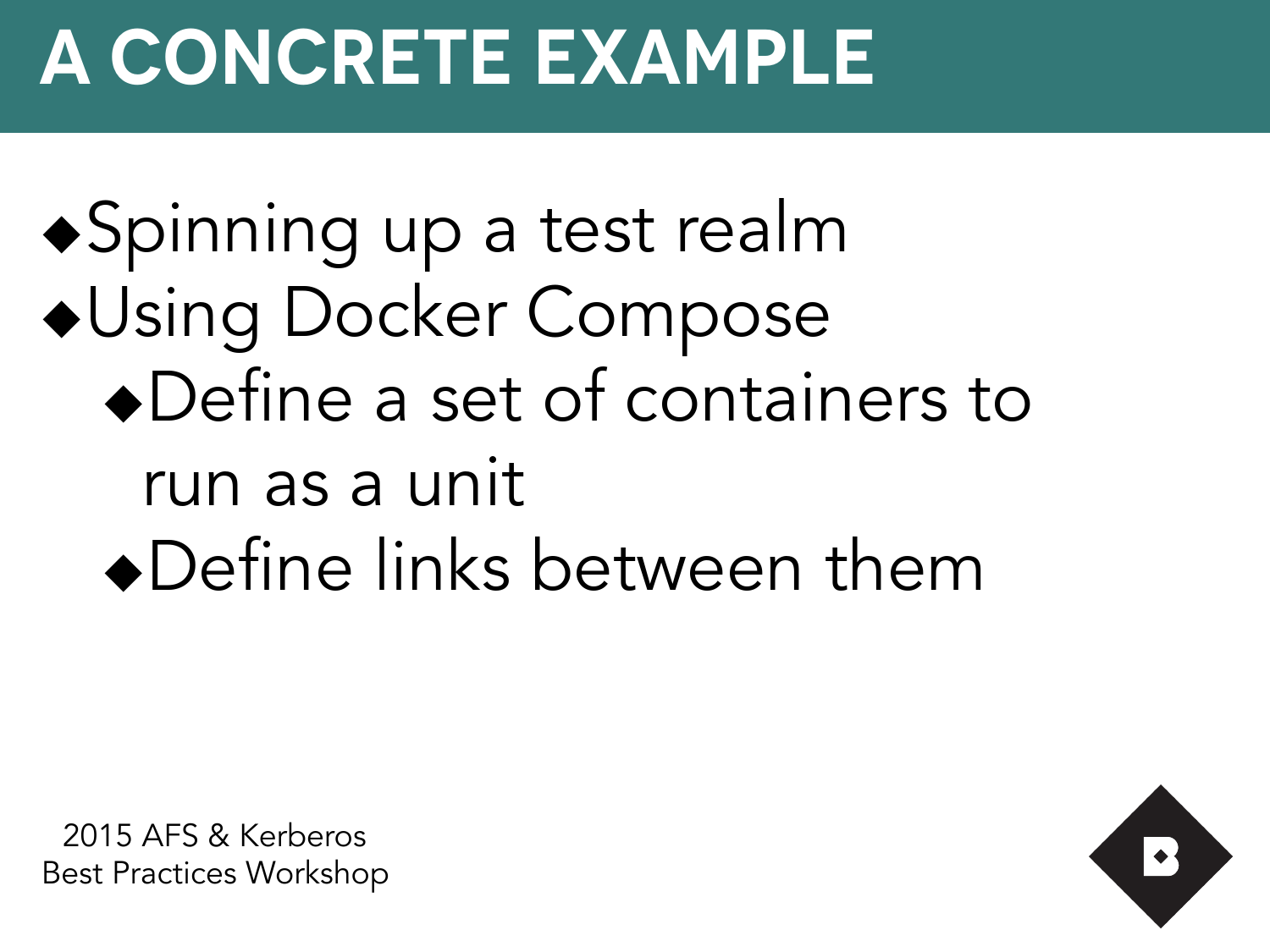FROM debian:jessie MAINTAINER Thomas Kula <kula@birchbox.com> LABEL Description="A base image with krb5-user installed" RUN apt-get update RUN DEBIAN\_FRONTEND='noninteractive' apt-get install -y krb5-user RUN useradd -m kula

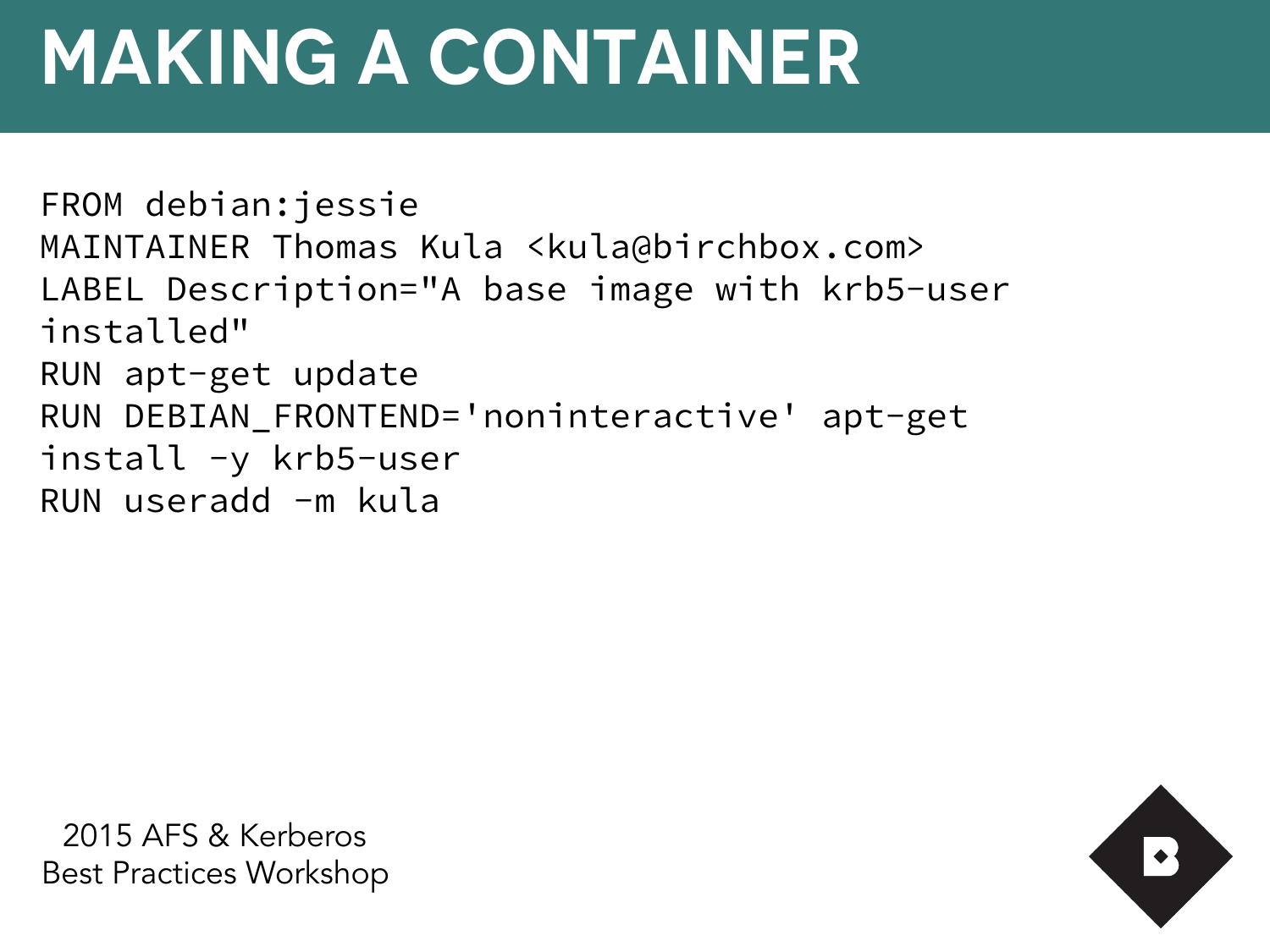\$ time docker build -t afskbpw2015/krb-client:latest . Sending build context to Docker daemon 2.048 kB Sending build context to Docker daemon Step 0 : FROM debian:jessie  $---> bfg4c1d84a8f$ Step 1 : MAINTAINER Thomas Kula <kula@birchbox.com> ---> Running in 59c7c358fda3 ---> 64cfdf2670b5 Removing intermediate container 59c7c358fda3 Step 2 : LABEL Description "A base image with krb5-user installed"

- ---> Running in a8c38e9f48b9
- $---> a9141046fd82$

Removing intermediate container a8c38e9f48b9

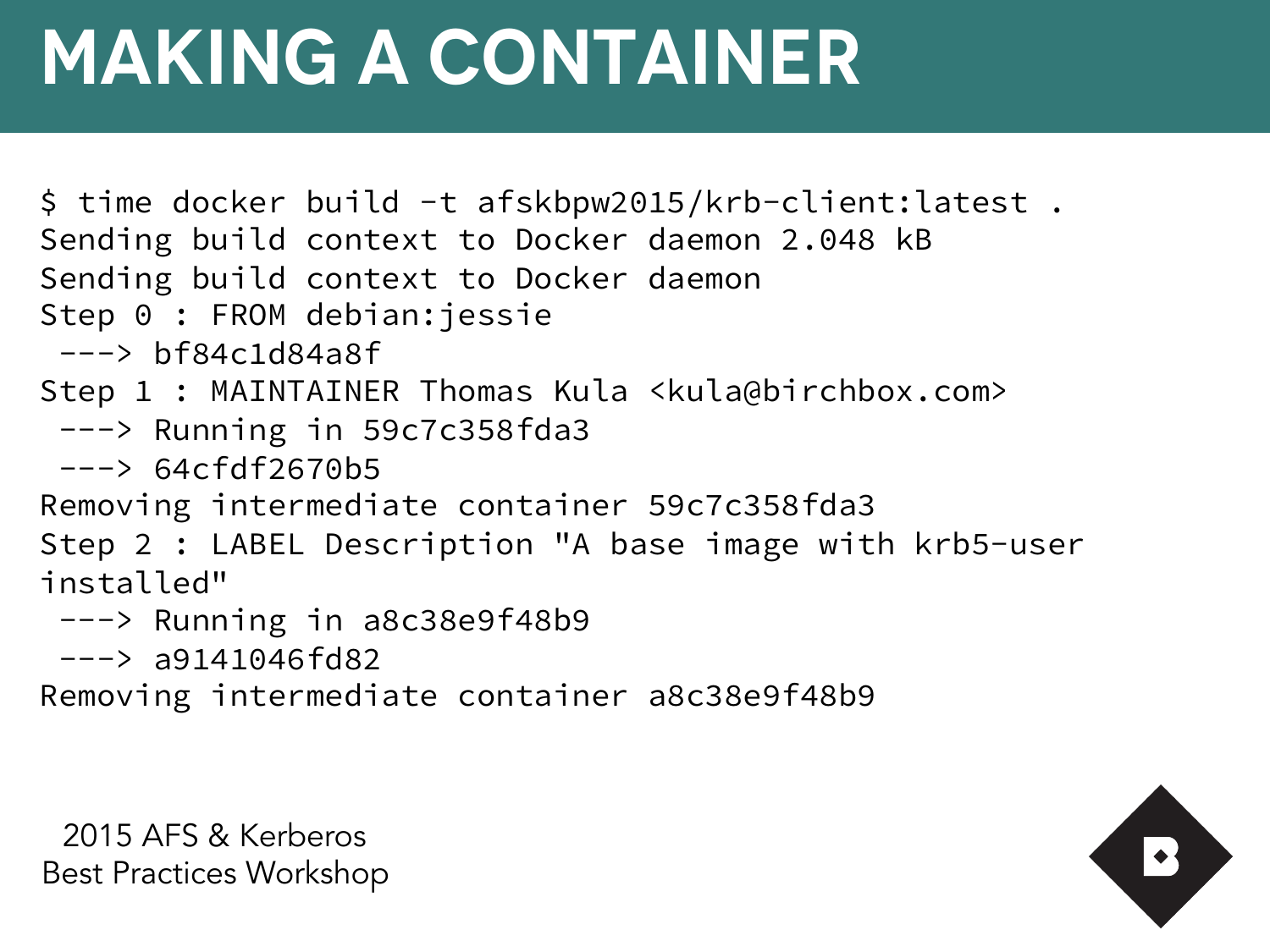```
Step 3 : RUN apt-get update 
  ---> Running in 6943e35706f6 
Get:1 http://security.debian.org jessie/updates 
InRelease [63.1 kB] 
… 
Removing intermediate container 6943e35706f6 
Step 4 : RUN DEBIAN_FRONTEND='noninteractive' apt-get 
install -y krb5-user 
  ---> Running in 8e417bf1e66e 
Reading package lists... 
Building dependency tree... 
The following extra packages will be installed: 
   bind9-host geoip-database krb5-config krb5-locales 
libalgorithm-c3-perl
```
2015 AFS & Kerberos Best Practices Workshop

…

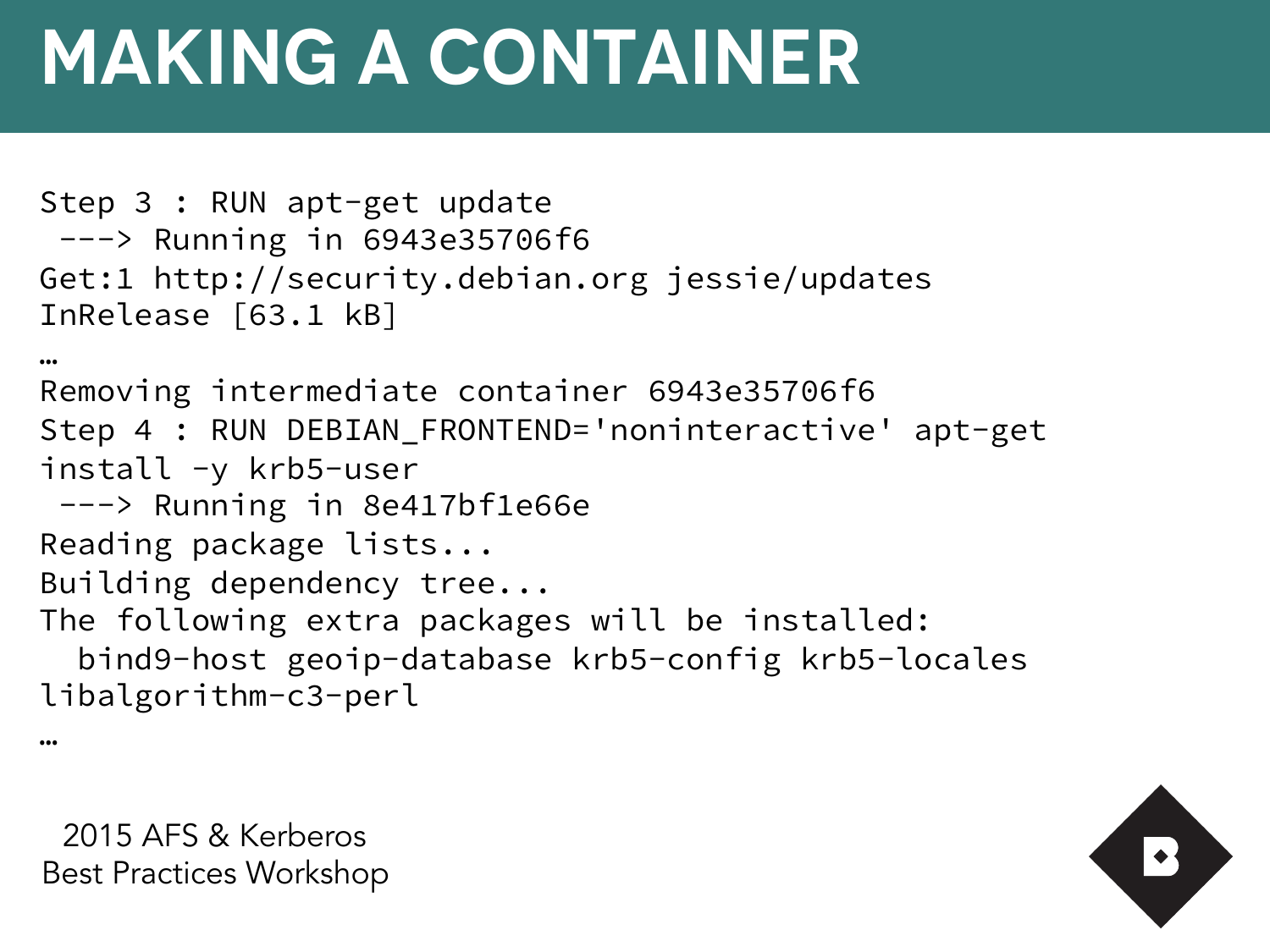… ---> 43f535d01c13 Removing intermediate container 8e417bf1e66e Step 5 : RUN useradd -m kula ---> Running in 6d281a1ffc9f  $---> 638606b4c5a2$ Removing intermediate container 6d281a1ffc9f Successfully built 638606b4c5a2

real 1m13.607s user 0m0.032s sys 0m0.040s

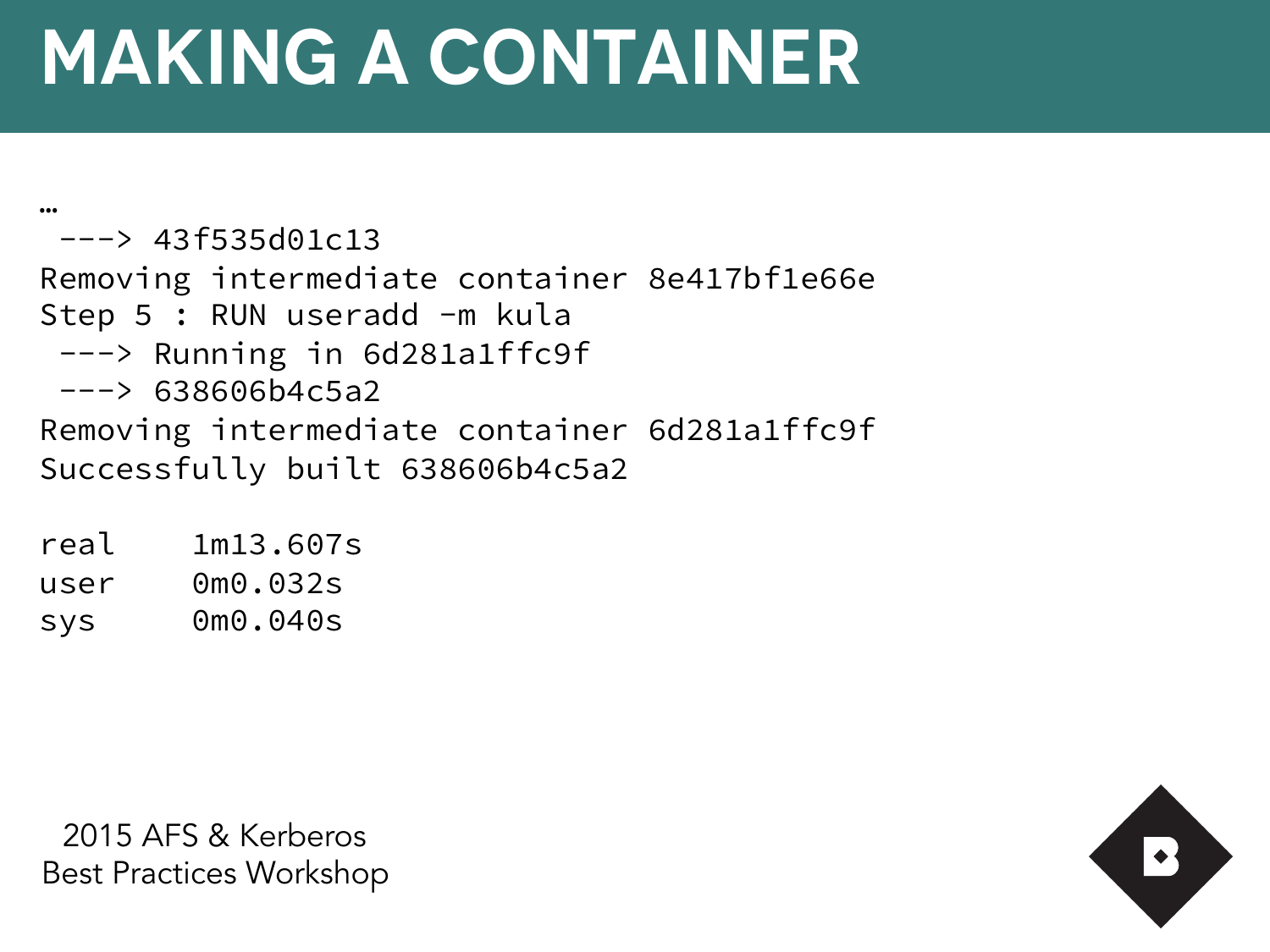REPOSITORY TAG afskbpw2015/krb-client latest IMAGE ID CREATED VIRTUAL SIZE 638606b4c5a2 4 minutes ago 191.4 MB

 $\bullet$ If you work at it, that image size can get much, much smaller  $\bullet$  I was just lazy, and based it off of a stock Debian Jessie container



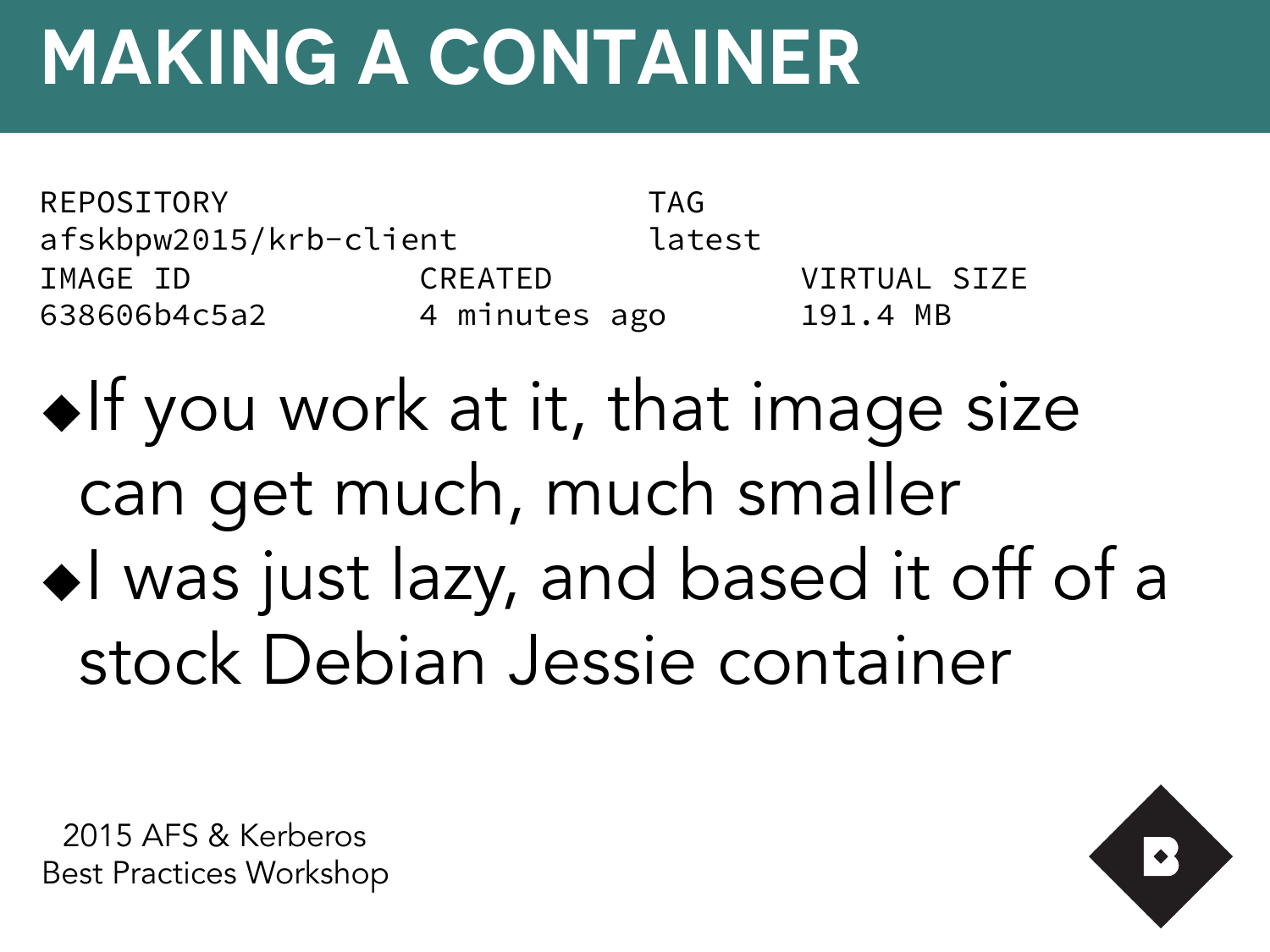FROM afskbpw2015/krb-client:latest MAINTAINER Thomas Kula <kula@birchbox.com> LABEL Description="A base kdc image, no kadmind" RUN DEBIAN\_FRONTEND='noninteractive' apt-get install -y krb5-kdc

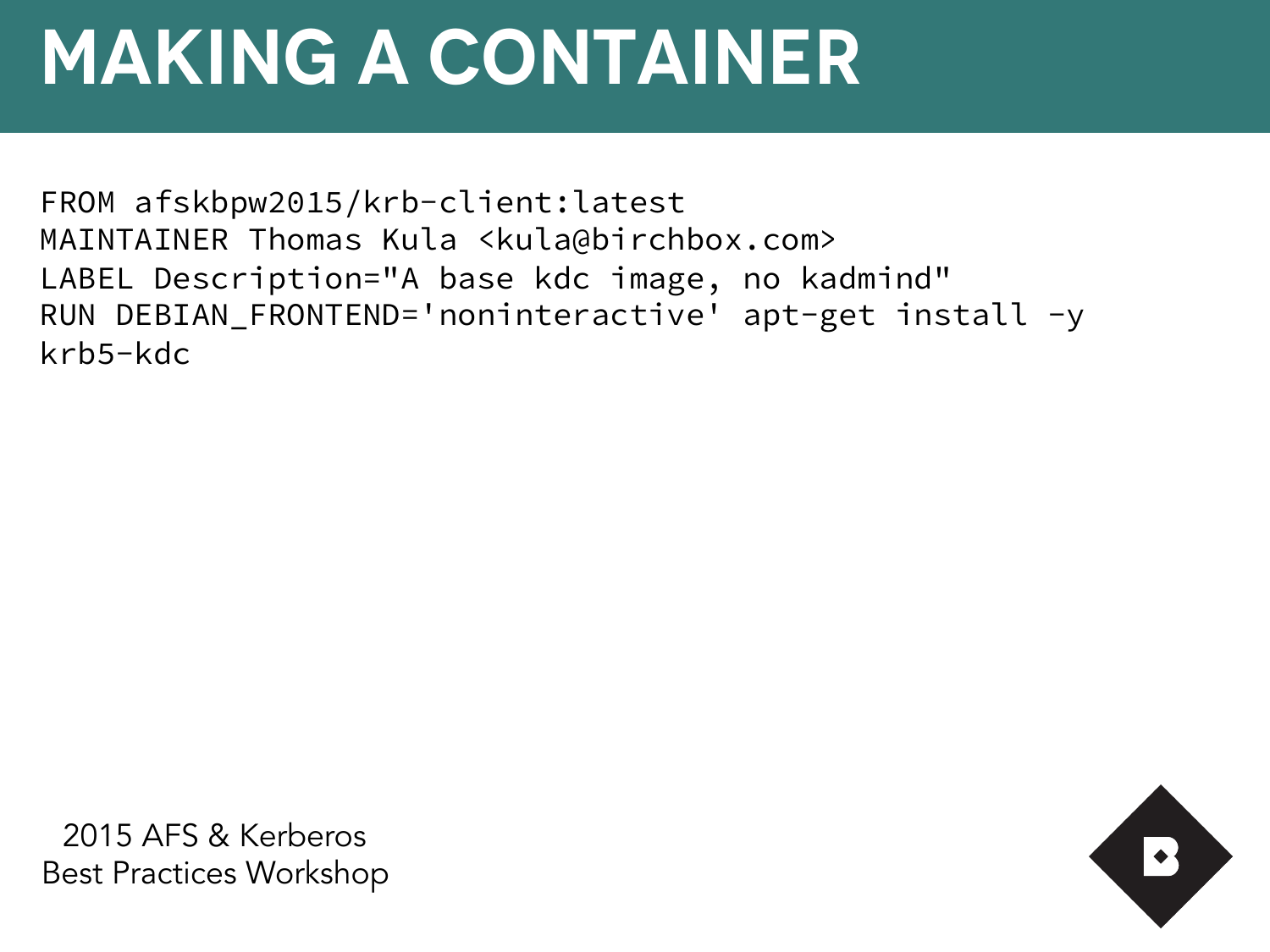```
$ time docker build -t afskbpw2015/kdc:latest . 
Sending build context to Docker daemon 2.048 kB
Sending build context to Docker daemon 
Step 0 : FROM afskbpw2015/krb-client:latest
 ---& 638606b4c5a2
```

```
Package installation occurs here
```

```
…
```
…

```
---> 076b635c0ca8
```
Removing intermediate container adfcab757988 Successfully built 076b635c0ca8

real 0m20.269s user 0m0.012s sys 0m0.020s

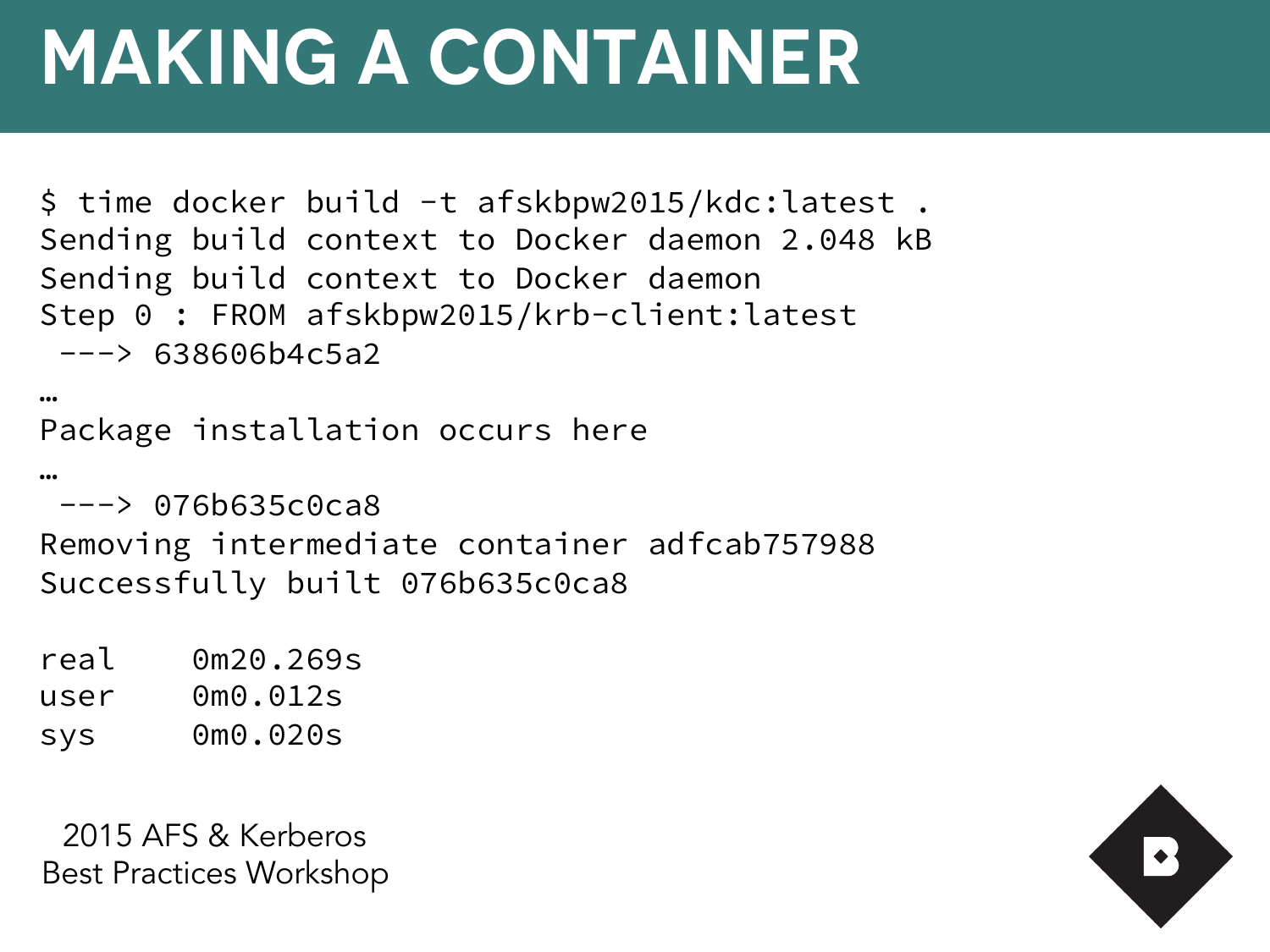# **What Does This Get Me?**

#### $\triangle$  series of containers

- $\bullet$ Immutable
- $S<sub>1</sub>$  can chave around  $\blacklozenge$ I can shove around
	- $\triangle$  Launch with a defined set of resources

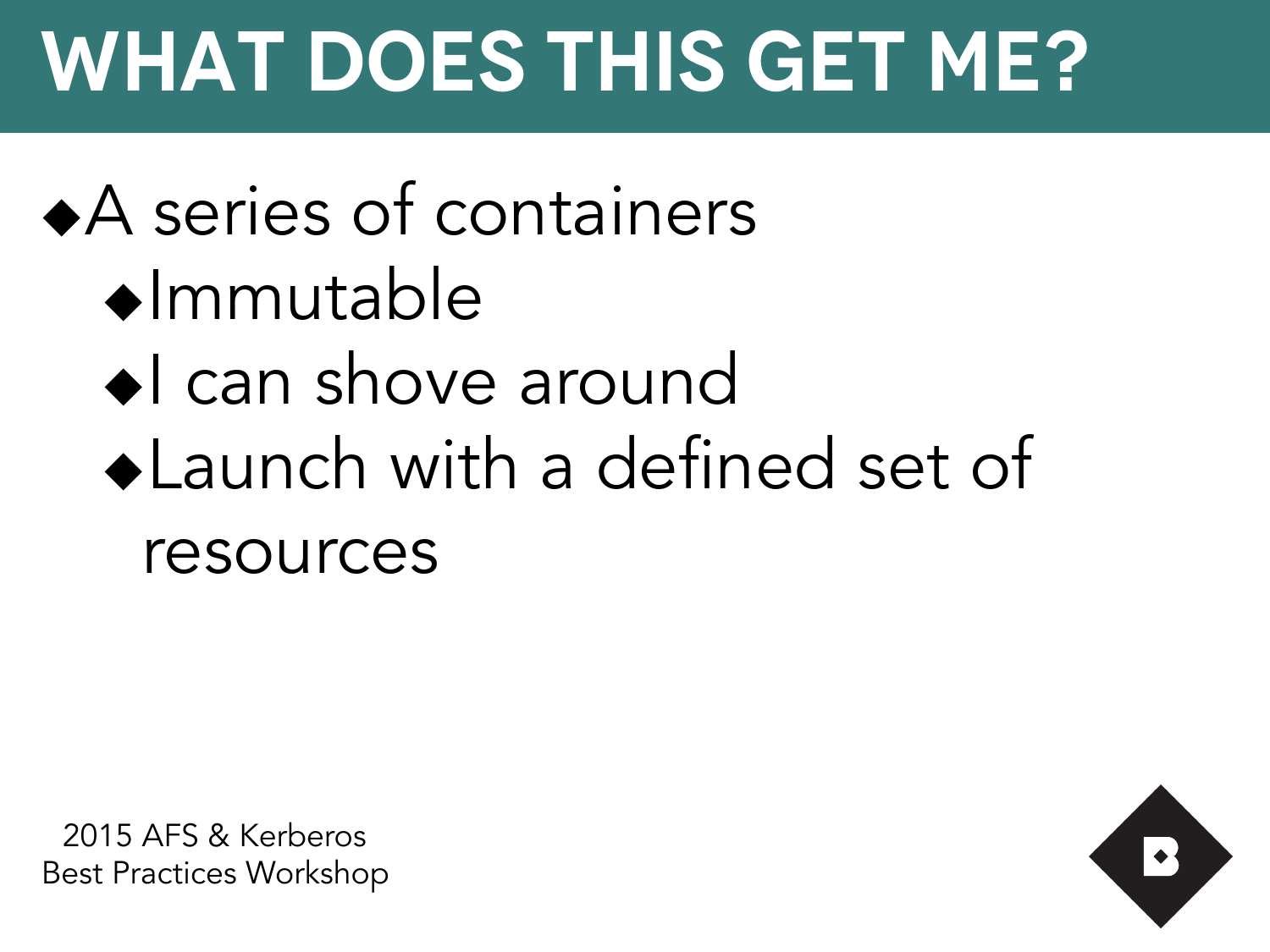kdc0:

```
 image: afskbpw2015/kdc-admin
 hostname: kdc0.krb.example.com 
container name: kdc0
 entrypoint:
```
encryponne:<br>- '/usr/sbin/krb5kdc'

```
- -n'
```
#### links:

```
 - dns0:dns0.example.com
```

```
 dns: 172.17.42.1
```
environment:

- DNSDOCK NAME=kdc0
- DNSDOCK\_IMAGE=krb

volumes:

- /home/kula/afskbpw2015/kdc-cluster/state/common/krb5.conf:/etc/krb5.conf:ro
- /home/kula/afskbpw2015/kdc-cluster/state/kdc0/etc/krb5.keytab:/etc/krb5.keytab
- /home/kula/afskbpw2015/kdc-cluster/state/kdc0/etc/krb5kdc:/etc/krb5kdc
- /home/kula/afskbpw2015/kdc-cluster/state/kdc0/var/lib/krb5kdc:/var/lib/krb5kdc

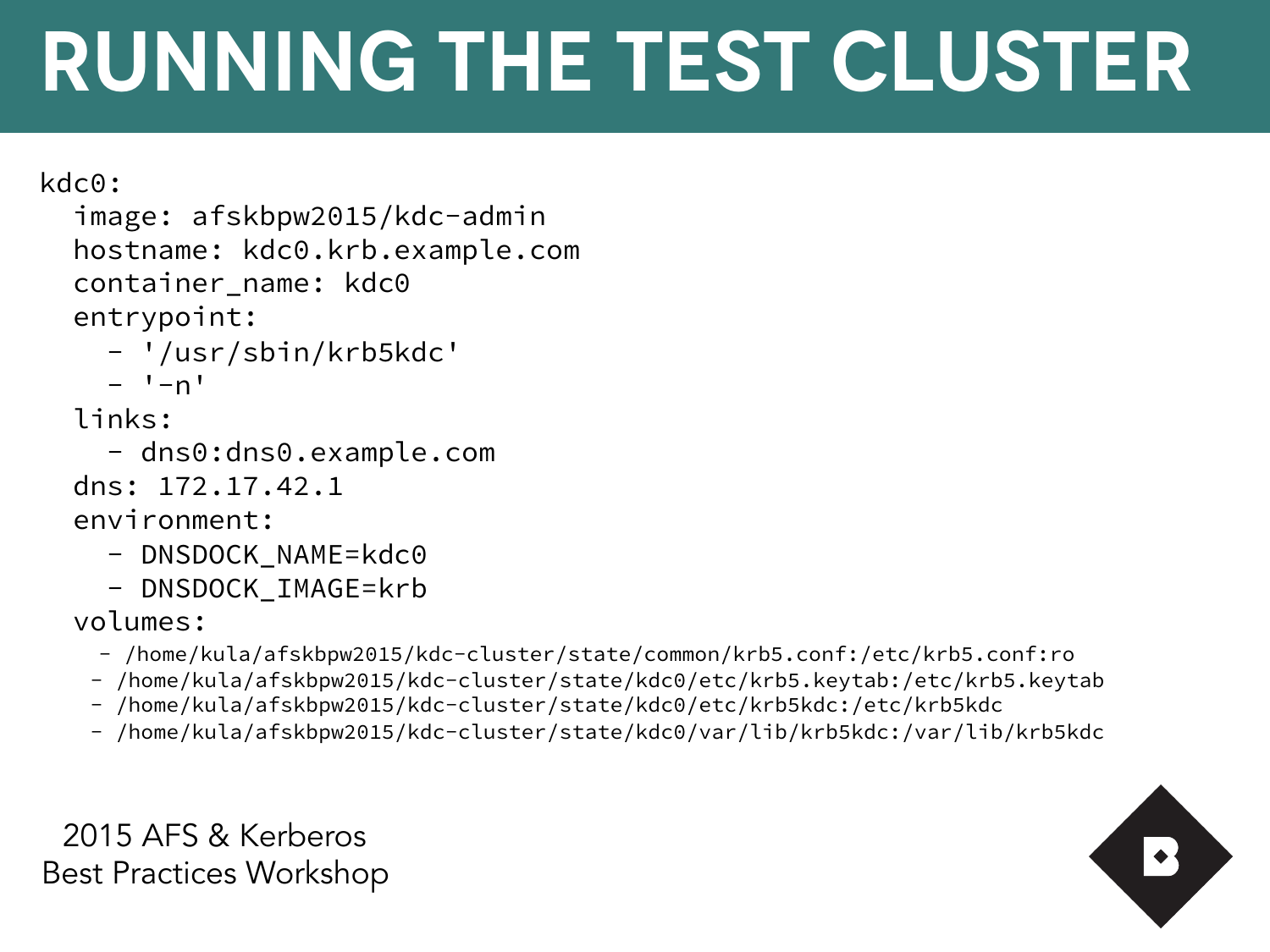- /usr/sbin/kauminu<br>- '-nofork'<br>kdc0-kadmin: image: afskbpw2015/kdc-admin container\_name: kdc0-kadmin entrypoint: - '/usr/sbin/kadmind' - '-nofork' volumes\_from: - kdc0

net: 'container:kdc0'

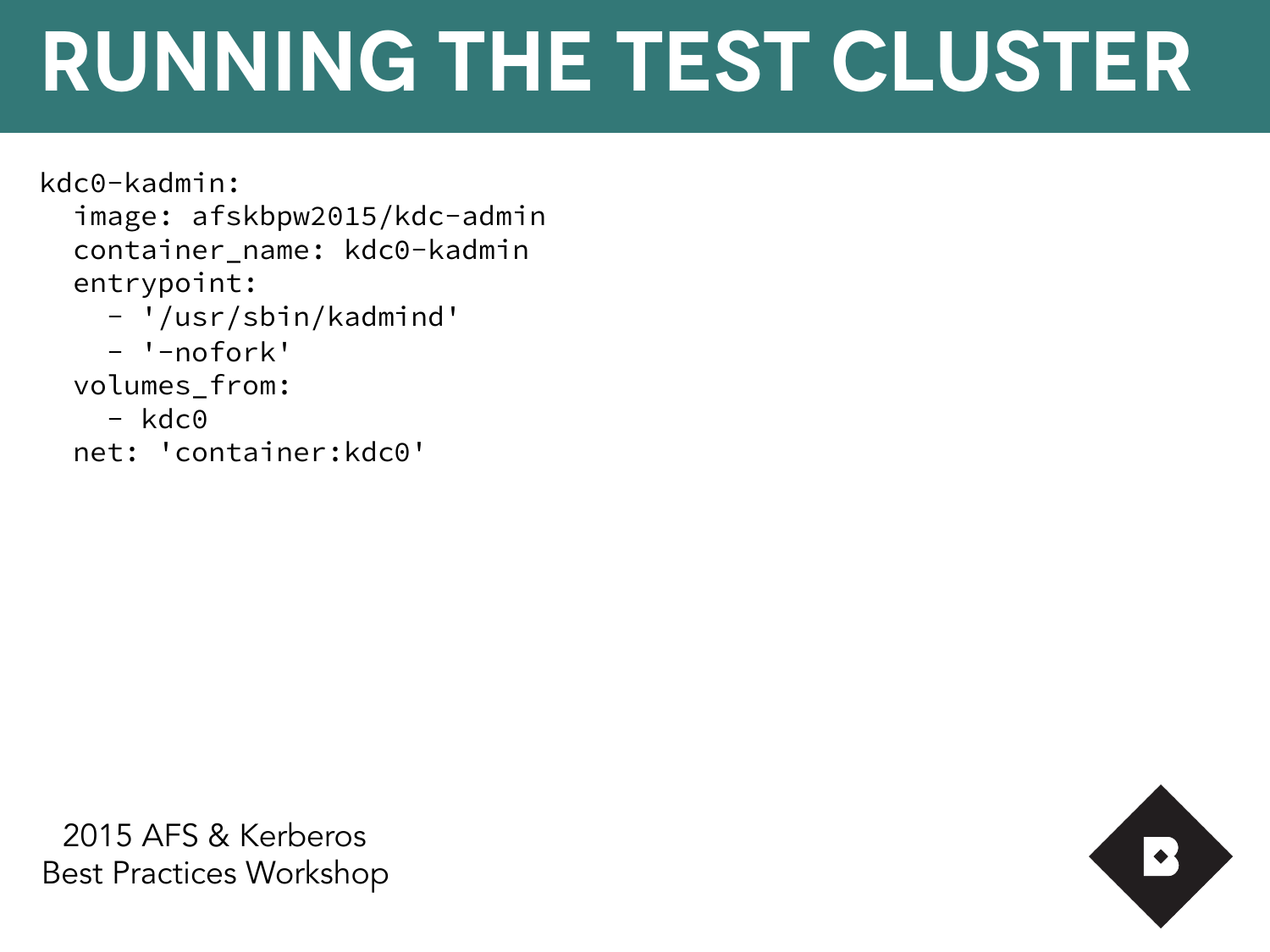```
- /usr/sbill/kpropa<br>- <sup>1</sup>-d'
kdc1-kpropd: 
  image: afskbpw2015/kdc-admin 
  container_name: kdc1-kpropd 
  entrypoint: 
    - '/usr/sbin/kpropd' 
   - -d'
  volumes_from: 
   -kdc1 net: 'container:kdc1'
```
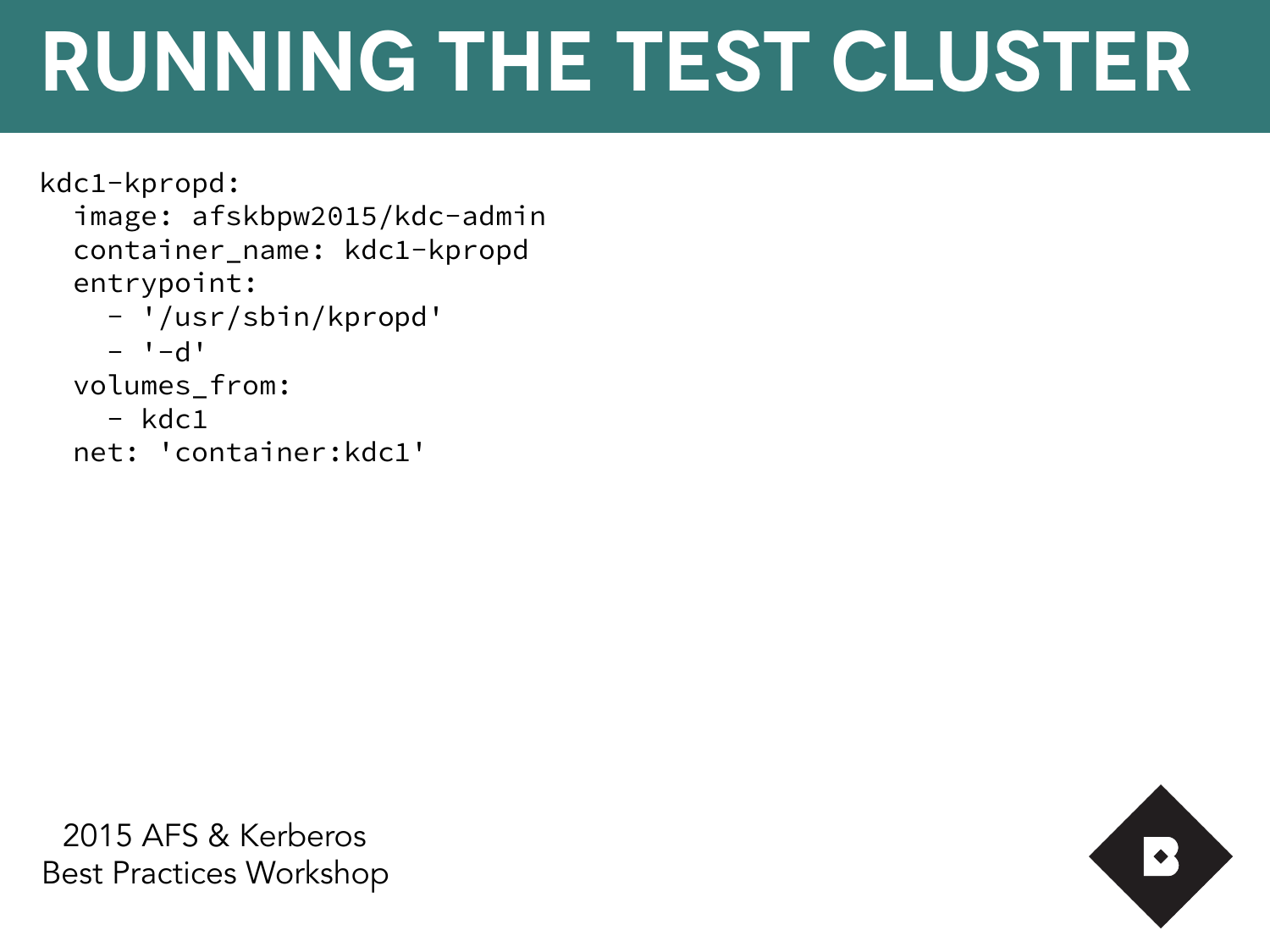```
Ship It! Containerizing your KDCs 
$ docker-compose up 
Creating dns0... 
Creating krb-client... 
Creating kdc1... 
Creating kdc1-kpropd... 
Creating kdc0... 
Creating kdc0-kadmin... 
Attaching to dns0, krb-client, kdc1, kdc1-kpropd, kdc0, kdc0-
kadmin 
kdc1-kpropd_1 | Incremental propagation enabled 
kdc1_1 | krb5kdc: starting...
kdc0-kadmin_1 | kadmind: create IPROP svc (PROG=100423, VERS=1) 
kdc0-kadmin_1 | kadmind: starting... 
kdc0_1 | krb5kdc: starting...
```
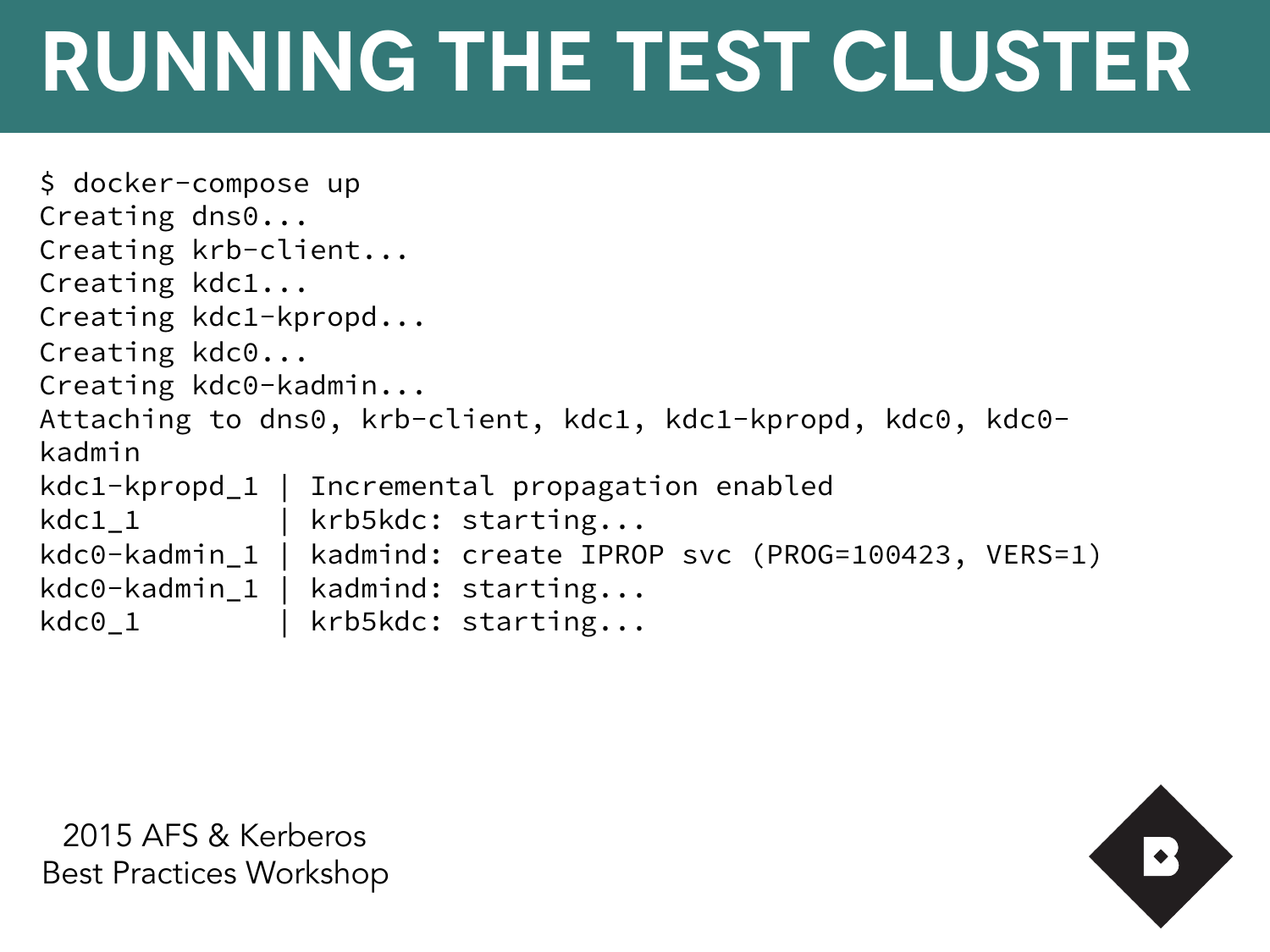```
Ship It! Containerizing your KDCs 
kdc0-kadmin_1 | iprop_get_updates_1: clprinc=`kiprop/
kdc1-kpropd_1 | Initializing kadm5 as client kiprop/
kdc1.krb.example.com@EXAMPLE.COM 
kdc1-kpropd_1 | kadm5 initialization succeeded
kdc1-kpropd_1 | Calling iprop_get_updates_1() 
kdc0-kadmin_1 | iprop_get_updates_1: start, last_sno=14 
kdc1.krb.example.com@EXAMPLE.COM' 
kdc0-kadmin_1 | svcprinc=`kiprop/
kdc0.krb.example.com@EXAMPLE.COM' 
kdc0-kadmin_1 | iprop_get_updates_1: request UPDATE_NIL; Incoming 
SerialNo=14; Outgoing SerialNo=N/A success
kdc0-kadmin_1 | clprinc=`kiprop/
kdc1.krb.example.com@EXAMPLE.COM' 
kdc0-kadmin 1 | svcprinc=`kiprop/
kdc0.krb.example.com@EXAMPLE.COM' 
kdc1-kpropd_1 | KDC is synchronized with master. 
kdc1-kpropd_1 | Waiting for 15 seconds before checking for
updates again
```
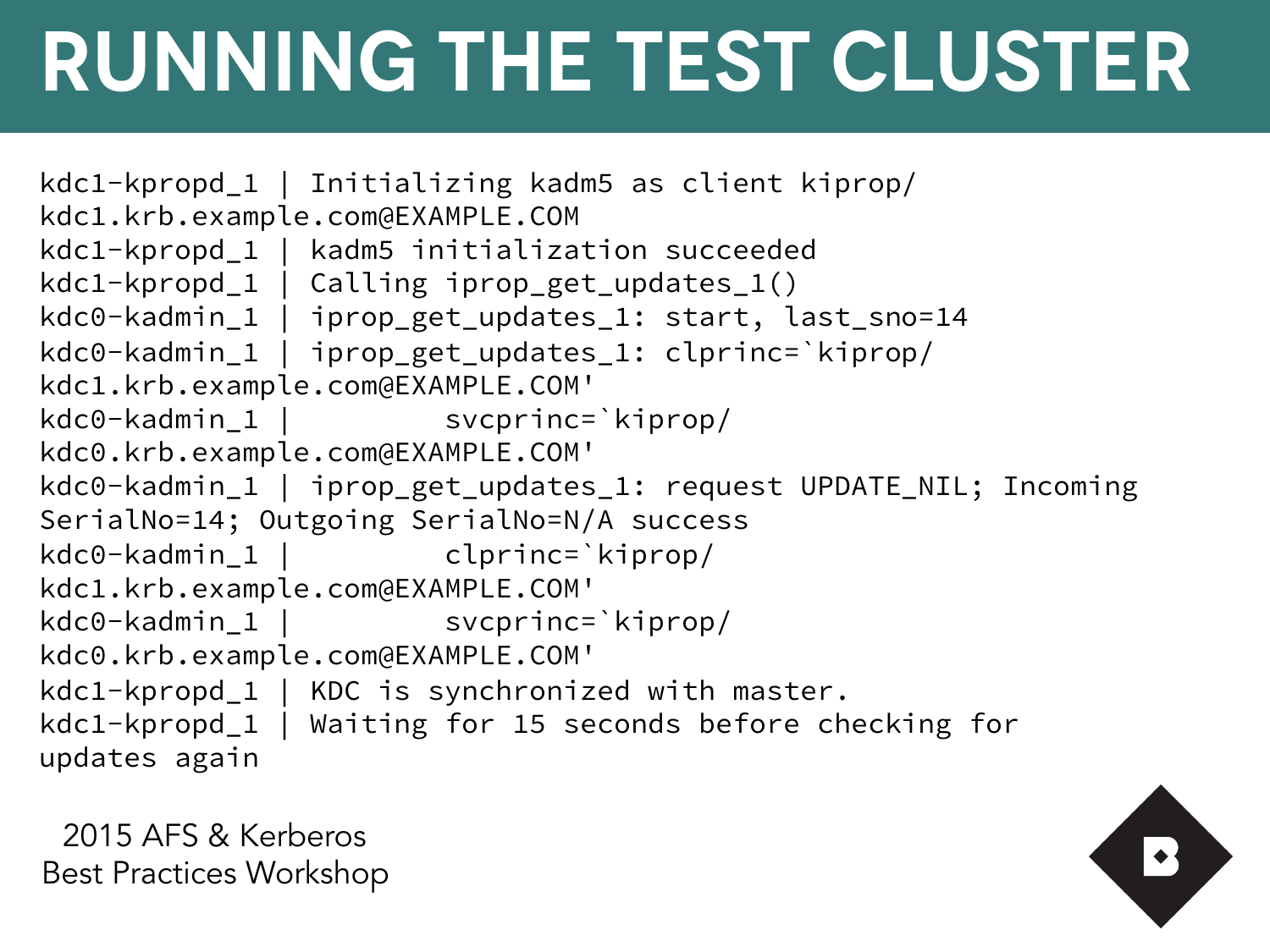#### volumes:

- /home/kula/afskbpw2015/kdc-cluster/state/common/krb5.conf:/etc/krb5.conf:ro
- /home/kula/afskbpw2015/kdc-cluster/state/kdc0/etc/krb5.keytab:/etc/krb5.keytab
- /home/kula/afskbpw2015/kdc-cluster/state/kdc0/etc/krb5kdc:/etc/krb5kdc
- /home/kula/afskbpw2015/kdc-cluster/state/kdc0/var/lib/krb5kdc:/var/lib/krb5kdc
- $\bullet$  With volumes, persistent data is saved  $\bullet$  Scribble all you want anywhere else  $\triangle$ Restart the container, it vanishes



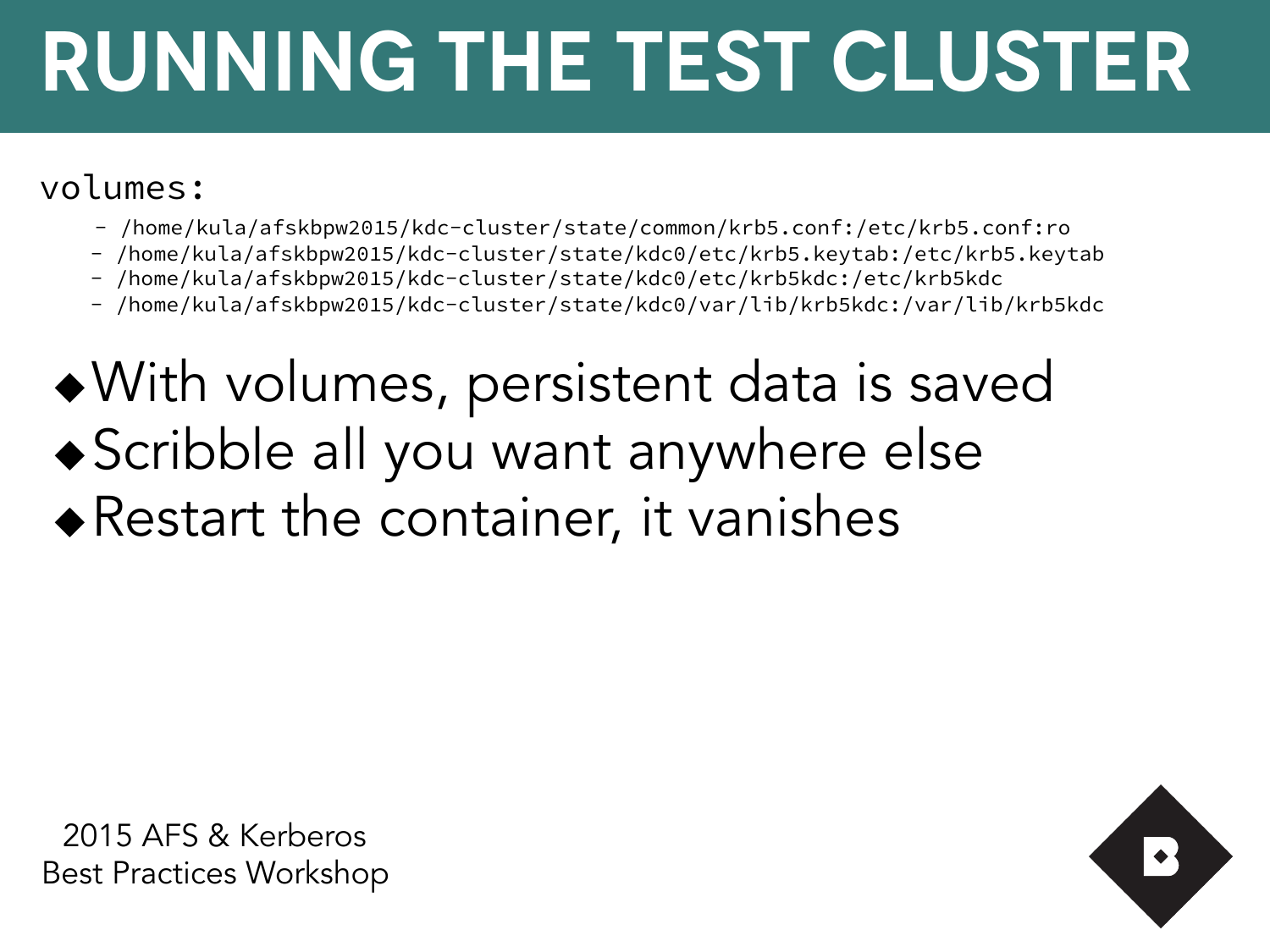# **What About Production?**

#### $\triangle$  Powerful draws

- $\bullet$ Immutable containers
- $\triangle$ Restart and know what is in the process filesystem
- $\triangle$ Isolation

#### $\triangle$  How to best merge the two worlds remains to be seen

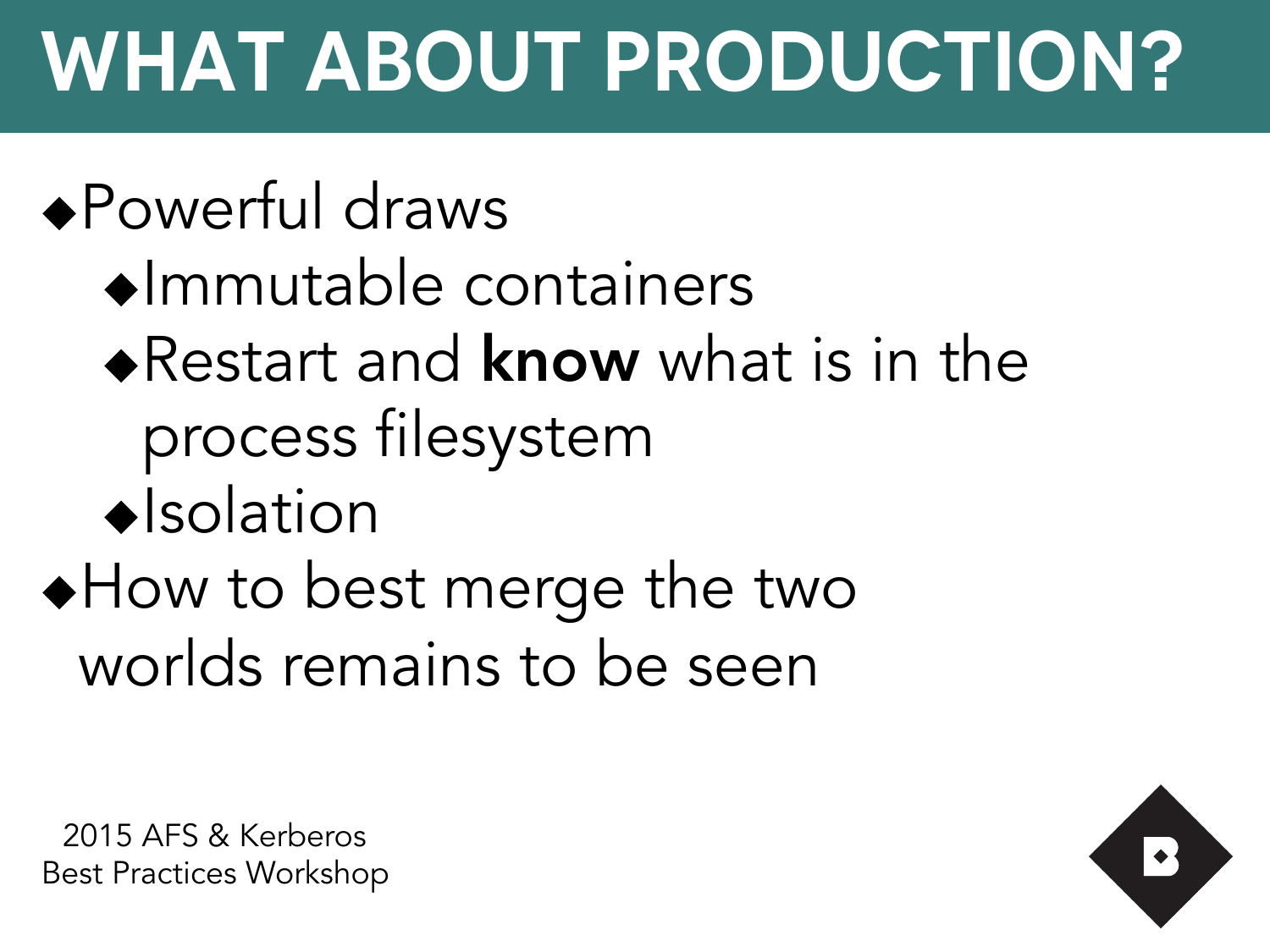# **Tantalizing Future**

- ◆Docker is pulling out core plumbing bits into separate projects
	- $\bullet$ libnetwork
- **\*Open Container Initiative**  $\triangle$ As those pick up features, they get included in Docker



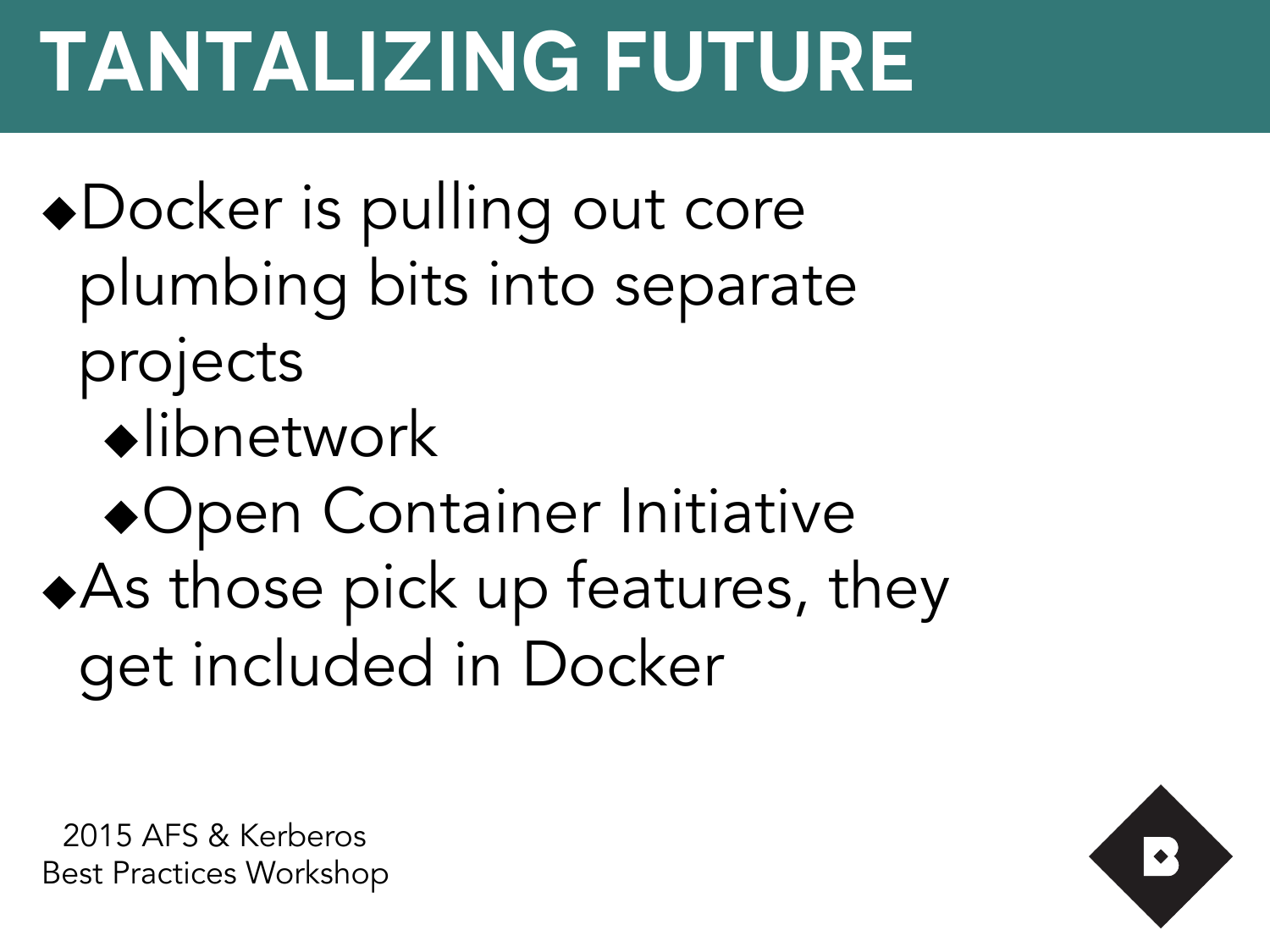# **Tantalizing Future**

#### $\bullet$  The most appealing

- $\blacklozenge$  Running a root process in a container as a non-privileged user at the host level
- ◆ runc (an Open Container project) can do this
- $\bullet$  But it's a very fast moving target and I haven't figured out all the knobs yet….